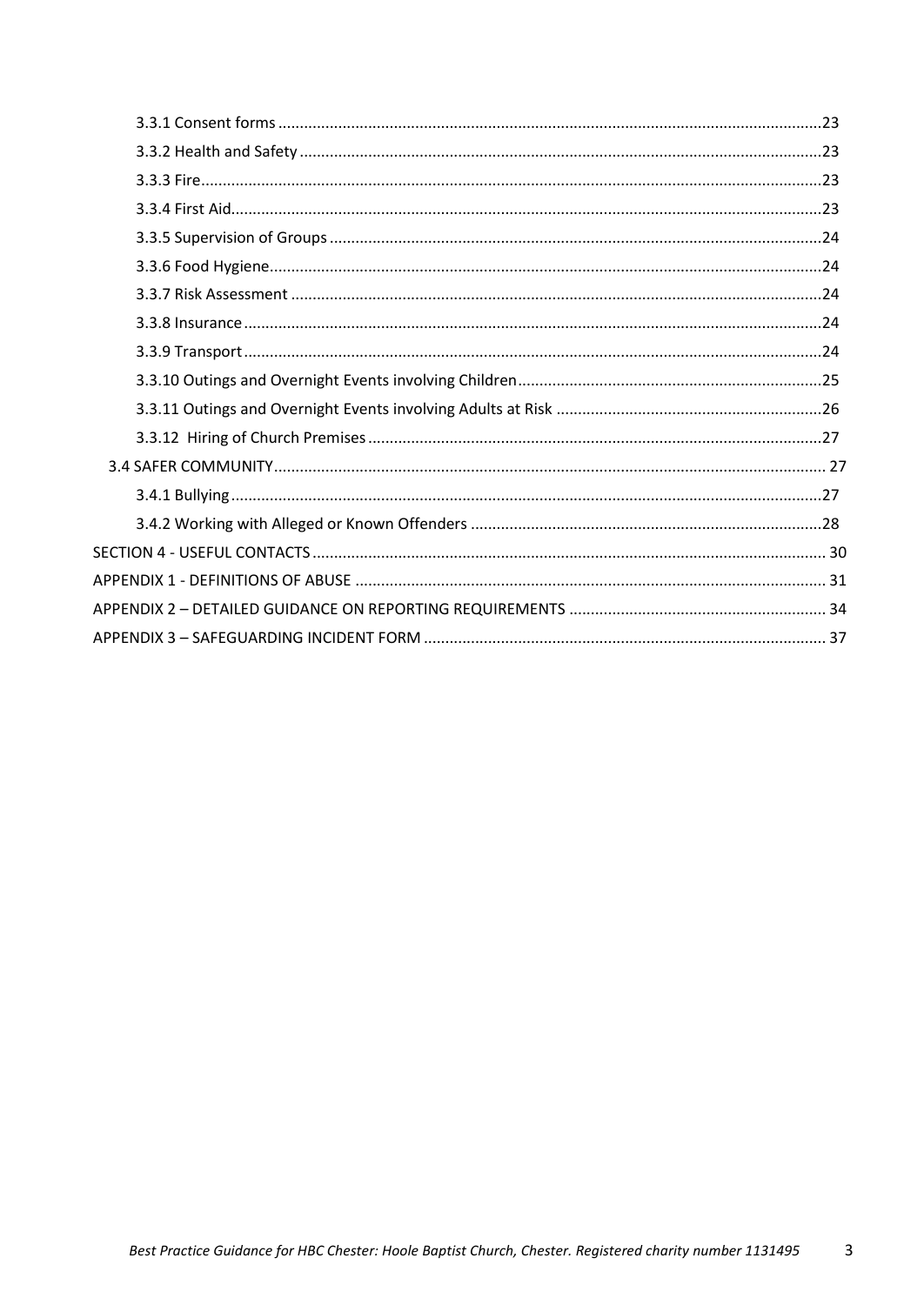# <span id="page-3-0"></span>**INTRODUCTION**

This guide to safeguarding policy, procedures and best practice has been put together by the Baptist Union of Great Britain to offer a template and a set of helpful guidance notes for churches as they develop or review the safeguarding framework for their church. It is divided into four sections:

- **1) Safeguarding Policy Statement** this is a template policy that you can use as a starting point for your own church's policy
- **2) Safeguarding Procedures** these sections provide a clear outline of the reporting procedures needed in every local Baptist church
- **3) Best Practice Guidelines**  these guidelines provide detailed information on key areas of safeguarding in the life of a Baptist church
- **4) Useful Contacts**

# **Does your church have existing safeguarding policy and procedures in place?**

Most Baptist churches will already have a safeguarding policy and a set of safeguarding procedures in place. These guidance notes will help you to review your current policy and to fill any gaps in your existing procedures.

# **Is this the first time your church will be putting a safeguarding policy in place?**

If your church does not yet have a safeguarding policy and/or a set of safeguarding procedures then this guide will give you a sound foundation on which to build your own policy and procedures. The guidance notes reflect best practice for churches, and have been written with input from safeguarding specialists and those who hold the role of DPS in their church.

## **Excellence in Safeguarding**

Across Baptists Together we have set ourselves the goal of 'Excellence in Safeguarding.' We pray that this resource will provide a helpful tool for all churches on this journey. Don't forget that support is available through your local Baptist association team as well as information, guidance and resources on the Baptists Together website a[t www.baptist.org.uk.](http://www.baptist.org.uk/)

## **Annual Review**

We would strongly recommend that each church reviews its safeguarding policy, procedures and practices on an annual basis. This would usually be done by the DPS and Safeguarding Trustee, reporting back to the Leadership Team.

# <span id="page-3-1"></span>**DEFINITIONS OF TERMS**

For the purpose of this guide, the term 'child' refers to anyone under the age of 18 years. 'Young people' is a specific term relating to 11-18's.

There is no standard single definition for an adult at risk, so for our policy we are using the following simple definition taken from CCPAS (Churches' Child Protection Advisory Service):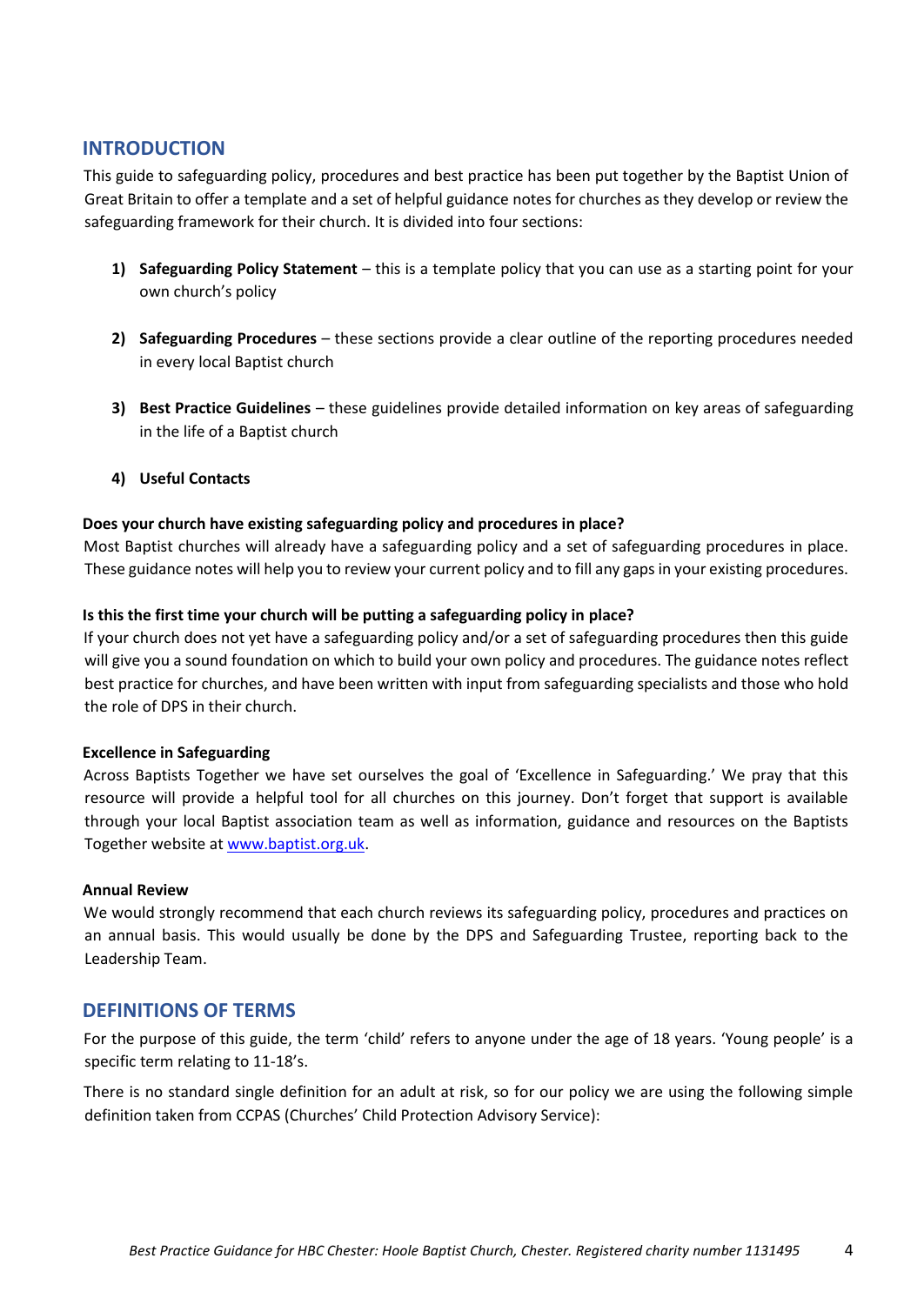*'Any adult aged 18 or over who due to disability, mental function, age, illness or traumatic circumstances may not be able to take care or protect themselves against the risk of significant harm, abuse, bullying, harassment, mistreatment or exploitation'.* 

# <span id="page-4-0"></span>**SECTION 1 – SAFEGUARDING POLICY STATEMENT**

# **SAFEGUARDING POLICY STATEMENT FOR HBC CHESTER**

## **Our vision**

HBC Chester is a church based in Chester with a vision to bring healing, wholeness and freedom to broken lives and communities as we expect great things from God and attempt great things with God.

In fulfilling this vision, we:

- □ Welcome children and adults at risk into the life of our community
- $\Pi$  Run activities for children and adults at risk
- $\Box$  Make our premises available to organisations working with children and adults at risk

# **Our safeguarding responsibilities**

The church recognises its responsibilities in safeguarding all children, young people and adults at risk, regardless of gender, ethnicity or ability.

As members of this church we commit ourselves to the nurturing, protection and safekeeping of all associated with the church and will pray for them regularly. In pursuit of this, we commit ourselves to this policy and to the development of sound procedures to ensure we implement our policy well.

# **Prevention and reporting of abuse**

It is the duty of each church member to help prevent the abuse of children and adults at risk, and the duty of each church member to respond to concerns about the well-being of children and adults at risk. Any abuse disclosed, discovered or suspected will be reported in accordance with our procedures. The church will fully co-operate with any statutory investigation into any suspected abuse linked with the church.

## **Safer recruitment, support and supervision of workers**

The church will exercise proper care in the selection and appointment of those working with children and adults at risk, whether paid or voluntary. All workers will be provided with appropriate training, support and supervision to promote the safekeeping of children and adults at risk.

## **Respecting children and adults at risk**

The church will adopt a code of behaviour for all who are appointed to work with children and adults at risk so that all children and adults are shown the respect that is due to them.

## **Safer working practices**

The church is committed to providing an environment that is as safe as possible for children and adults at risk and will adopt ways of working with them that promote their safety and well-being.



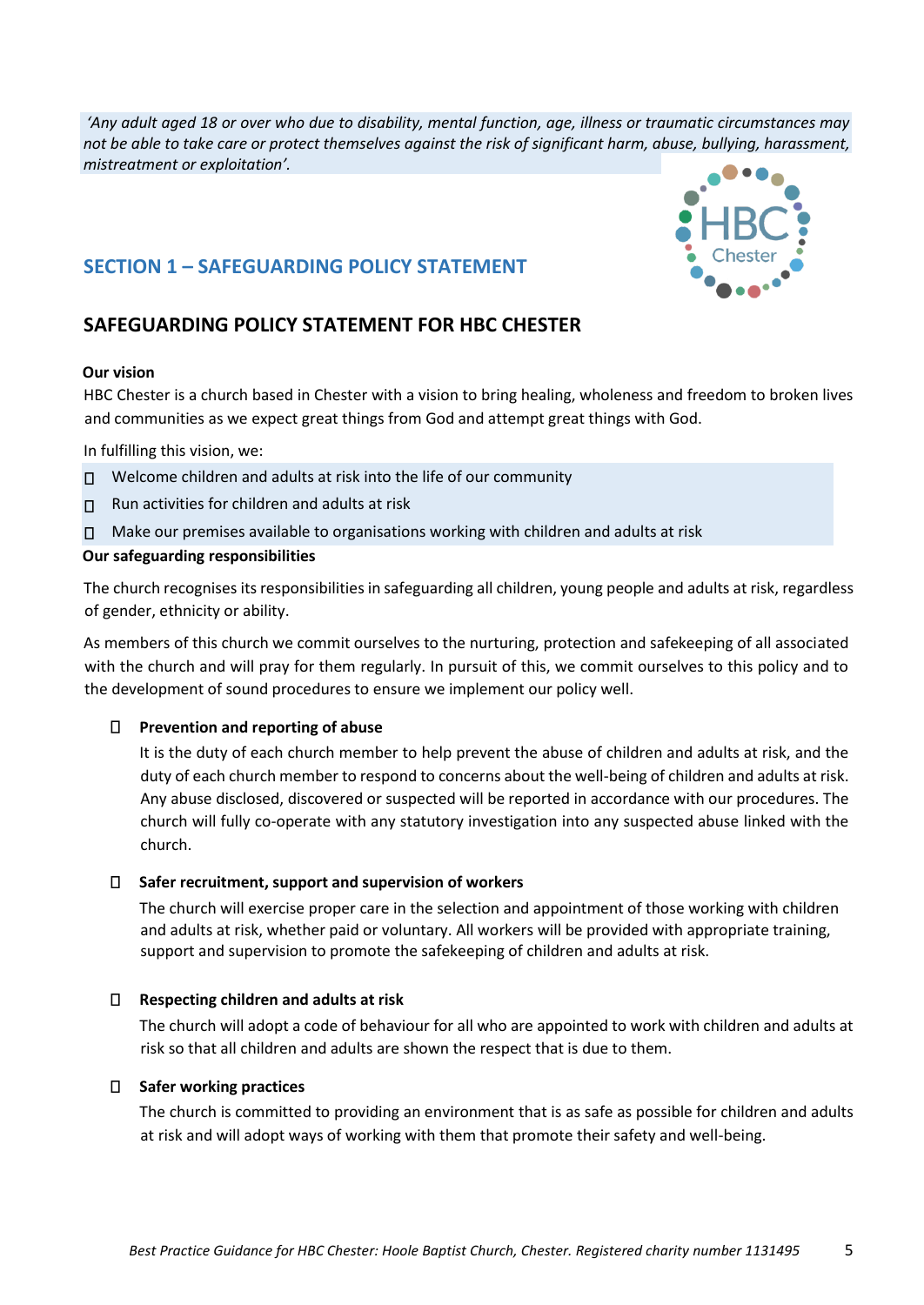# **A safer community**

The church is committed to the prevention of bullying. The church will seek to ensure that the behaviour of any individuals who may pose a risk to children, young people and adults at risk in the community of the church is managed appropriately.

## **Safeguarding contact points within our church**

The church has appointed the following individuals to form part of the church safeguarding team:

# **Mrs Katie Knott, Designated Person for Safeguarding (DPS)**

She will advise the church on any matters related to the safeguarding of children and adults at risk and take the appropriate action when abuse is disclosed, discovered or suspected.

Phone number 07917 653198 Email address kgknott@hotmail.com

# **Mrs Wendy Briscoe, Deputy Designated Person for Safeguarding (DDPS)**

He/She will assist the Designated Person for Safeguarding (DPS) in helping the church on any matters related to the safeguarding of children and adults at risk and take the appropriate action when abuse is disclosed, discovered or suspected.

Phone number: 01928789065 Email address: wnbriscoe@gmail.com

# **Rev Andy Glover, Safeguarding Trustee**

He will raise the profile of safeguarding within the church and oversee and monitor the implementation of the safeguarding policy and procedures on behalf of the church trustees.

Phone number 01244 312037 Email address andy.glover@hbc.org.uk

Our church minister and associate minister are an important part of the Church Safeguarding Team. Where possible, the Church Safeguarding Team will work together if and when issues arise. However, each person has a responsibility to report allegations of abuse as soon as they are raised.

*Further definitions of these roles can be found in the BUGB publications 'Safe to Grow' (2011) & 'Safe to Belong' (2015).* 

## **Putting our policy into practice**

- A copy of the safeguarding policy statement will be displayed permanently on the church noticeboard and church office, and is available on our church website.
- Each worker with children and/or adults at risk will be given a full copy of the safeguarding policy and procedures and will be asked to sign to confirm that they will follow them.
- A full copy of the policy and procedures will be made available on request to any member of, or other person associated with the church.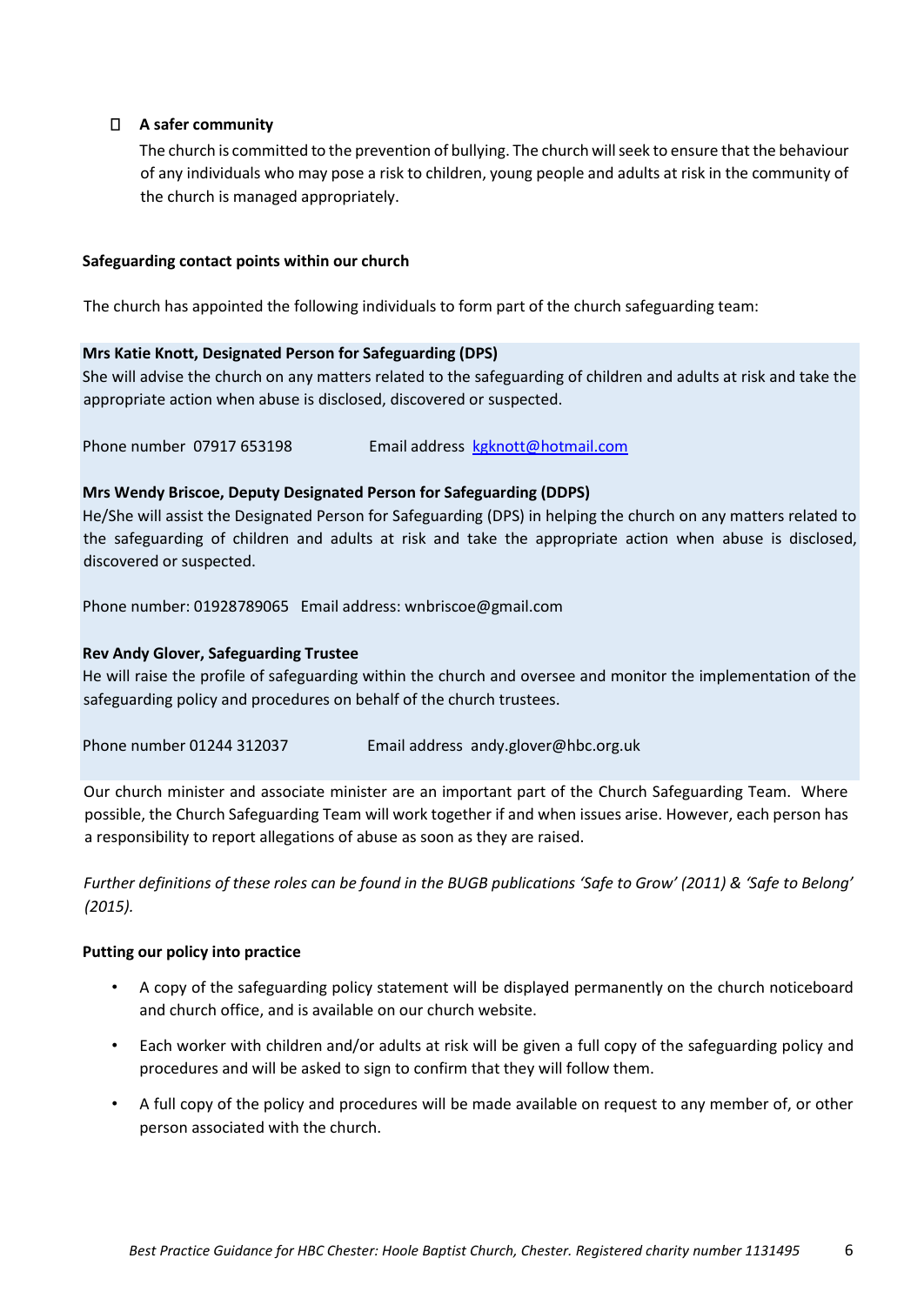- The policy and procedures will be monitored and reviewed annually, and any necessary revisions adopted into the policy and implemented through our procedures.
- The policy statement will be read annually at the church AGM, together with a report on the outcome of the annual safeguarding review.

# <span id="page-6-0"></span>**SECTION 2 - SAFEGUARDING PROCEDURES**

# <span id="page-6-1"></span>**INTRODUCTION**

Your church's safeguarding procedures will set out how your safeguarding policy is implemented in all the services, groups and meetings that are part of the life of your church.

Each trustee, church leader and worker (paid or voluntary) needs to be familiar with these procedures, and we strongly recommend that those in leadership roles attend both Level 2 and Level 3 BUGB Excellence in Safeguarding training (delivered through your local Baptist association team) to ensure that they have the knowledge and confidence needed to deal with safeguarding issues as they arise.

Over the following pages you will find clear, specific information on how to recognise and report abuse and how to respond to concerns raised within your church. It is vitally important that these procedures are well known and that all those working with children and/or adults at risk in your church have the information and training needed to work with these procedures.

All church workers (paid and voluntary) who work with children and/or adults at risk should attend Safeguarding training that meets the BUGB Level 2 Excellence in Safeguarding or similar training offered by HBC Chester with approved trainers, before they are able to work without supervision. The Baptist Union of Great Britain also publishes an '*[Introduction to Safeguarding](https://bit.ly/2ts4C70)*['](https://bit.ly/2ts4C70) [g](https://bit.ly/2ts4C70)uide for new workers (paid and voluntary) that is available free of charge from the BUGB website.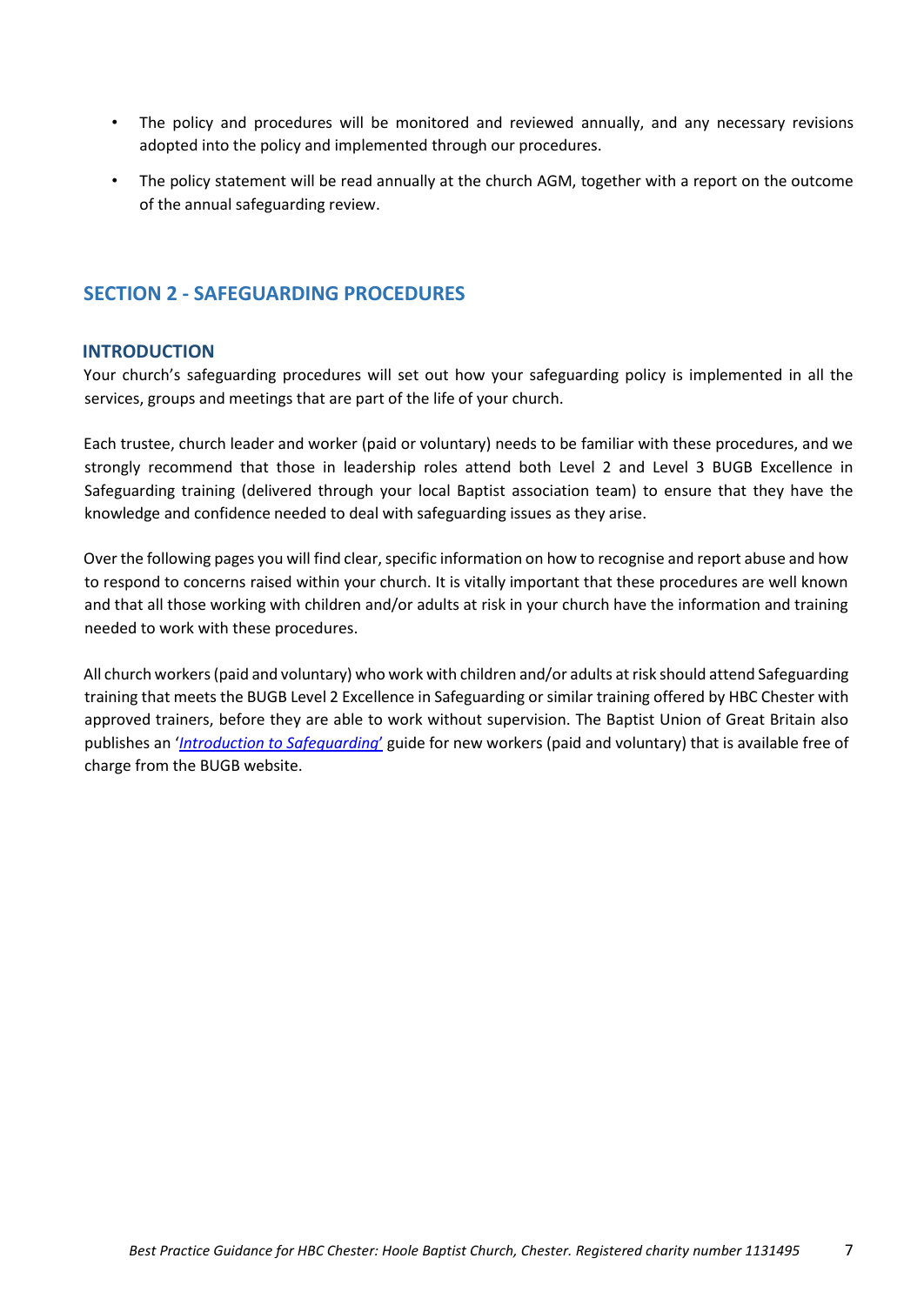# <span id="page-7-0"></span>**2.1 PROCEDURE FOR RECOGNISING, RESPONDING TO AND REPORTING ABUSE**

# <span id="page-7-1"></span>**2.1.1 What to do if Abuse is Suspected or Disclosed**

Abuse and neglect are forms of maltreatment of a child or adult at risk. Somebody may abuse or neglect a child or adult by inflicting harm, or by failing to act to prevent harm. Children and adults at risk may be abused in a range of settings, by those known to them or, more rarely, by a stranger. There are many ways in which people suffer abuse. For more information, please see Appendix 1.

Everyone has his or her part to play in helping to safeguard children and adults at risk within the life of the church:

- $\Box$  If the behaviour of a child or adult at risk gives any cause for concern
- $\Box$  If an allegation is made in any context about a child or adult at risk being harmed
- $\Pi$  If the behaviour of any individual towards children or adults at risk causes concern

| <b>WHAT TO DO</b>                                                                                                                                                                                                                                                                                                                                                                                                                                                                                                                                                                                                                                                                                                      | <b>WHAT NOT TO DO</b>                                                                                                                                                                                                                                                                                                                                                                                                                                                                                                                                                                                                                                                                                                       |
|------------------------------------------------------------------------------------------------------------------------------------------------------------------------------------------------------------------------------------------------------------------------------------------------------------------------------------------------------------------------------------------------------------------------------------------------------------------------------------------------------------------------------------------------------------------------------------------------------------------------------------------------------------------------------------------------------------------------|-----------------------------------------------------------------------------------------------------------------------------------------------------------------------------------------------------------------------------------------------------------------------------------------------------------------------------------------------------------------------------------------------------------------------------------------------------------------------------------------------------------------------------------------------------------------------------------------------------------------------------------------------------------------------------------------------------------------------------|
| Listen to and acknowledge what is being<br>said.<br>Try to be reassuring & remain calm.<br>Explain clearly what you will do and what<br>will happen next.<br>Try to give them a timescale for when and<br>how you / the DPS will contact them again.<br>Take action - don't ignore the situation.<br>Be supportive.<br>Tell them that:<br>They were right to tell you;<br>$\circ$ You are taking what they have said<br>seriously;<br>It was not their fault;<br>That you would like to pass this<br>information on to the appropriate people,<br>with their permission;<br>Be open and honest.<br>Give contact details for them to report<br>$\bullet$<br>any further details or ask any questions<br>that may arise. | Do not promise confidentiality.<br>$\bullet$<br>Do not show shock, alarm, disbelief or<br>$\bullet$<br>disapproval.<br>Do not minimise what is being said.<br>$\bullet$<br>Do not ask probing or leading questions or push<br>$\bullet$<br>for more information.<br>Do not offer false reassurance.<br>$\bullet$<br>Do not delay in contacting the DPS.<br>$\bullet$<br>Do not contact the alleged abuser.<br>$\bullet$<br>Do not investigate the incident any further.<br>$\bullet$<br>Never leave a child or adult at risk waiting to hear<br>from someone without any idea of when or<br>where that may be.<br>Do not pass on information to those who don't<br>$\bullet$<br>need to know; not even for prayer ministry. |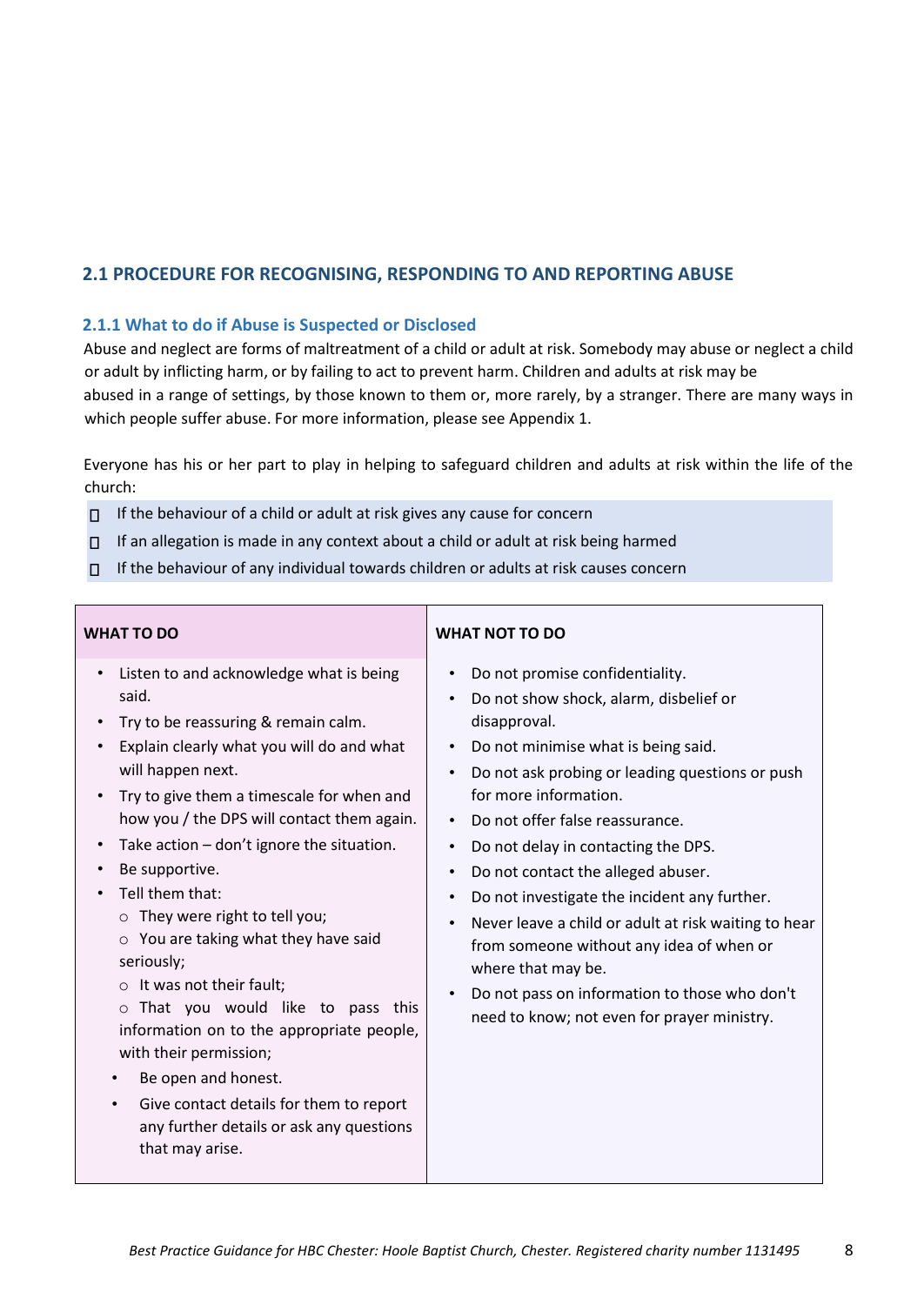# <span id="page-8-0"></span>**2.1.2 Responding to Concerns**

When there are concerns that a child, young person or adult is being abused, the following process must be followed. More detailed information can be found in Appendix 2.

#### **STAGE 1 – The Worker**

*A worker/church attendee has a concern about the welfare of a child, adult at risk, or the behaviour of an individual.*

*The person who has the concern has a duty to:*

**RECOGNISE, RESPOND AND RECORD**

**STAGE 2 – The Designated Person for Safeguarding (DPS)**

*The DPS receives the report of concern and then has a duty to:*

**REVIEW AND REPORT**



The written record should: be made as soon as possible after the event; be legible; include the name, date of birth and address of the child or adult at risk; include the nature of any concerns and description of any bruising or injuries that have been noticed; include an exact record of what the child or adult at risk has said, using their own words where possible; include any action taken; be signed and dated; be kept secure and confidential (available only to the DPS and others responsible for safeguarding).

The report will be reviewed by the DPS with any other relevant information and a decision will be taken (often in liaison with others) as to what action should follow. See appendix 2 for examples of possible actions. Any formal referral to the police or Social Services should normally be made within 24 hours of receiving the report.

The Local Baptist Association Safeguarding Contact should be made aware of any referrals to the statutory authorities.

#### **STAGE 3 – The Next Steps**

*After the decision has been made as to what action should be taken, the DPS, Safeguarding Trustee and the Minister may have a duty to:*

**SUPPORT AND REPORT**

Support should be offered to all parties affected by any safeguarding concerns (this could be the church as a whole, but more specifically victims; alleged perpetrators; children; adults at risk; other family members; church workers; the DPS; Minister; members of the leadership team).

Where formal referrals are made, reports may need to be made to the Disclosure and Barring Service (DBS) and the Charity Commission.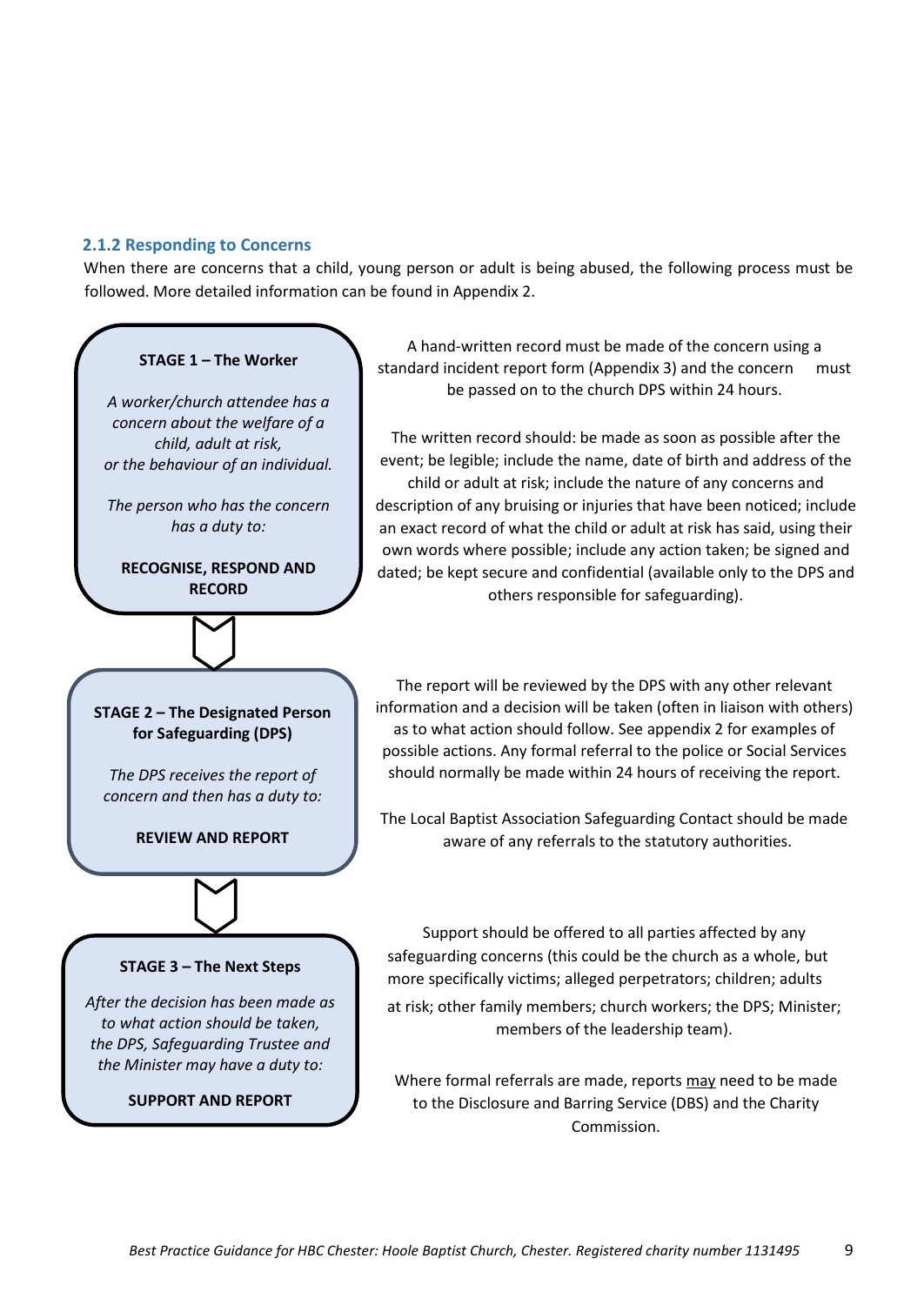If the DPS is not available, or is implicated in the situation, any reports or concerns should be passed to another member of the church Safeguarding Team.

# **If you think that anyone is in imminent danger of harm, a report should be made immediately to the police by calling 999**.

# <span id="page-9-0"></span>**2.1.3 Responding to Concerns Raised about Adults at Risk**

When a concern is raised about an adult it should be treated in the same way as a concern about a child ie the church worker (paid or voluntary) should:

- 1) **Recognise** that abuse may be taking place
- 2) **Respond** to the concern
- 3) **Record** all the information they have received
- 4) **Report** the concern to the DPS who may, in turn, report it to the statutory authorities

It is not your role to decide whether someone has mental capacity, and is therefore able to make decisions that impact on their safety and well-being. Decisions on mental capacity are best made by professionals with the relevant background information to hand. Always share your concerns with the DPS even if you do not have the consent of the adult to do so – in this instance, make sure the DPS knows that the person concerned has not given consent for the information to be passed on.

The Care Act 2014 provides helpful guidance on these situations:

*"If the adult has the mental capacity to make informed decisions about their safety and they do not want any action to be taken, this does not preclude the sharing of information with relevant professional colleagues. This is to enable professionals to assess the risk of harm and to be confident that the adult is not being unduly influenced, coerced or intimidated and is aware of all the options. This will also enable professionals to check the safety and validity of decisions made. It is good practice to inform the adult that this action is being taken unless doing so would increase the risk of harm".* 

The DPS will consider all the information to hand and decide whether it is appropriate for the information to be reported to the statutory authorities (see appendix 2 for further information). If there are any concerns about an adult's mental capacity, the DPS will contact the Local Authority Adult Safeguarding Team for advice.

# <span id="page-9-1"></span>**2.1.4 Allegations Against Workers**

If you see another worker acting in ways which concern you or might be misconstrued, speak to the DPS about your concerns as soon as you can. This includes the actions or behaviours of those in leadership positions in the church.

Church workers should encourage an atmosphere of mutual accountability, holding each other to the highest standards of safeguarding practice. The following procedure should be followed:

- 1) When an allegation of abuse has been made do not approach the alleged perpetrator about it
- 2) Follow the usual safeguarding procedure: **Recognise, Respond, Record, Report**
- 3) Once the allegation has been reported to the DPS they can liaise with the relevant statutory authority
- 4) Whilst waiting for an outcome from the statutory authorities, the worker about whom concerns have been raised will be supervised as closely as possible, without raising suspicion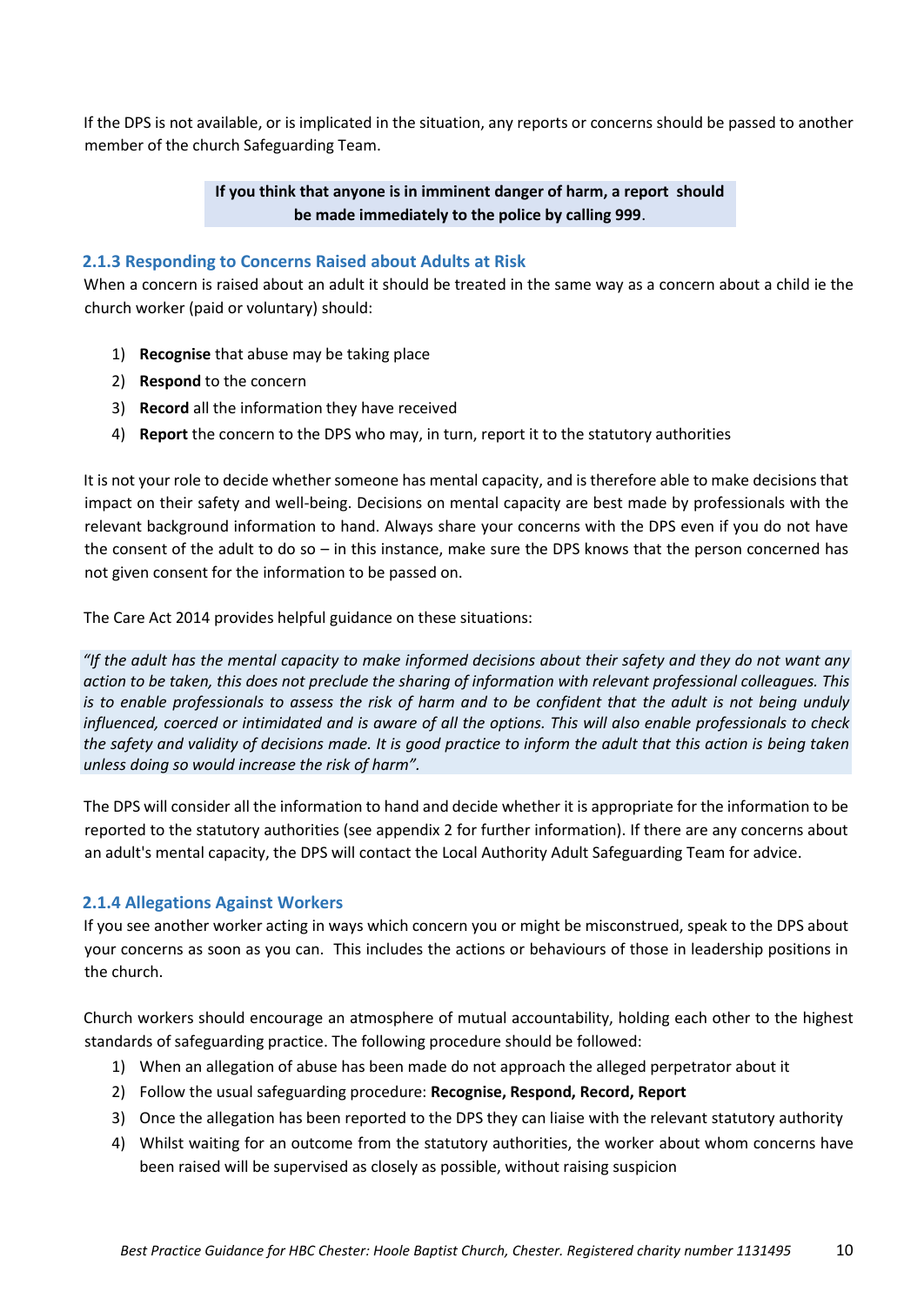- 5) Once the statutory authorities are involved, the church will follow their advice with regard to the next steps to take (for example, suspension of worker, putting a contract in place)
- 6) A written record of all discussions with statutory authorities or other parties should be maintained by the DPS and stored securely and confidentially, where only those directly involved in safeguarding (DPS, Safeguarding Trustee, Minister) can access them.
- 7) No information about the allegation will be shared with people in the church other than those directly involved in safeguarding; not even for prayer purposes.

The suspension of a worker following an allegation is, by definition, a neutral act. Our priority as a church is to protect children and adults at risk from possible further abuse or from being influenced in any way by the alleged perpetrator.

It may be necessary, for the sake of the child / adult at risk or to satisfy the needs of an investigation, for the alleged perpetrator to worship elsewhere. In such cases the new church DPS will be informed of the reasons for this happening.

# **When concerns are expressed about the Minister**

Any safeguarding concerns involving a Minister should always be reported immediately to the local Baptist Association Safeguarding Contact in addition to following the church's usual procedures. Do not tell the Minister that a concern has been raised about them.

# **When concerns are expressed about the church DPS / Safeguarding Trustee**

Any safeguarding concerns involving the DPS or Safeguarding Trustee should be raised with the Minister. Do not tell the DPS / Safeguarding Trustee that a concern has been raised about them.

## <span id="page-10-0"></span>**2.1.5 Abuse of Trust**

Relationships between children and adults at risk and their church workers can be described as 'relationships of trust'. The worker is someone in whom the child or adult at risk has placed a degree of trust. This may be because the worker has an educational role, is a provider of activities, or is even a significant adult friend. It is not acceptable for a church worker to form a romantic relationship with a child or adult at risk with whom they have a relationship of trust.

While by no means restricted to young leaders, those who are in their early adult years will need to be particularly aware of the need not to abuse their position of trust in their relationships with other young people who are not much younger than themselves.

## <span id="page-10-1"></span>**2.1.6 Allegations Made Against Children and Adults at Risk**

Children and young people are by nature curious about the opposite sex. However, where a child is in a position of power, has responsibility over another child (as in a babysitting arrangement) and abuses that trust through some sexual activity, then this is abusive. Where one child introduces another child to age-inappropriate sexual activity or forces themselves onto a child, this is abusive. Such situations will be taken as seriously as if an adult were involved, because the effects on the child victim can be as great.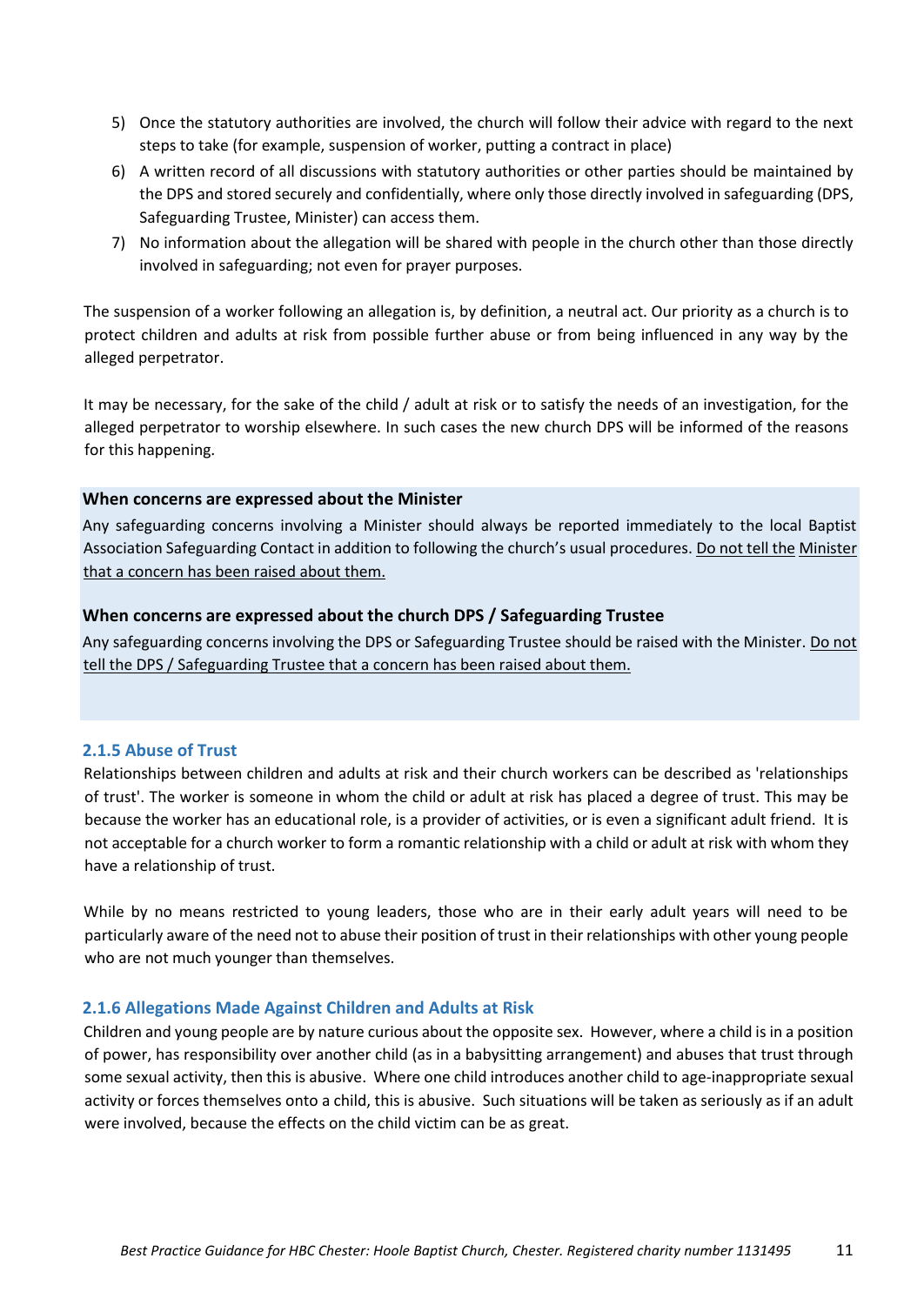When such an instance occurs, they are investigated by the statutory authorities in the same way as if an adult were involved, though it is likely that the perpetrator would also be regarded as a victim in their own right, as they may have also been abused. It cannot be assumed that young people will grow out of this type of behaviour, as most adult sex offenders started abusing in their teens or even younger.

Allegations against adults at risk will be investigated by the statutory authorities. If the alleged perpetrator is unable to understand the significance of questions put to them or their replies, they can access support from an 'appropriate' adult whilst they are being questioned. This role can be filled by a range of people, such as a family member, carer, social worker, etc. In court, adults at risk may be allowed to be assisted by an intermediary or give evidence through a live link.

When an allegation is made against a child or adult at risk the following procedure should be followed:

- 1) Do not approach the person about whom the allegation has been made or their parents / carers
- 2) Follow the church's safeguarding procedure: **Recognise, Respond, Record, Report**
- 3) Seek advice from the DPS, who will speak to the police or social services about when to inform a parent. The DPS will also seek advice about what steps need to be taken to ensure the needs of both the victim and alleged perpetrator are met; this may include placing the child or adult at risk on a Safeguarding Contract or equivalent (see section 3.4: Safer Community / Working with Alleged or Known Offenders)
- 4) Make sure there is pastoral support in place for the child or adult at risk throughout the process involved.

# <span id="page-11-0"></span>**2.1.7 Pastoral Care**

## **Following an allegation / suspicion**

When an allegation/suspicion arises in the church, a period of investigation will follow, which will be stressful for all involved. The church will ensure that one person is responsible for dealing with the authorities, another offers support to the victim/s and their family, and another gives pastoral care to the alleged perpetrator, without compromising the alleged victims or their families. It may be necessary to appoint other people to support the families involved. The Church will also see if some pastoral support is needed for the leader who first reported the incident/concern and if so, will arrange someone suitable for this role.

Where a statutory investigation is under way, this support will be provided with the knowledge of the statutory authority involved.

Where the perpetrator accepts some responsibility, they will be encouraged to seek specialised interventions/treatment to reduce the risk of re-offending. This may only be appropriate once the investigation and legal processes have been completed.

## **Supporting those who have experienced abuse**

As a church, we are committed to caring for those who have experienced abuse and refer to the Baptist Union of Great Britain *Supporting Those who have Experienced Abuse* guide to ensure that we adhere to a model of best practice.

We recognise it is important that those who have experienced abuse:

Are accepted for who they are, without being made to forgive or being put into a position of feeling guilty and responsible for what happened to them.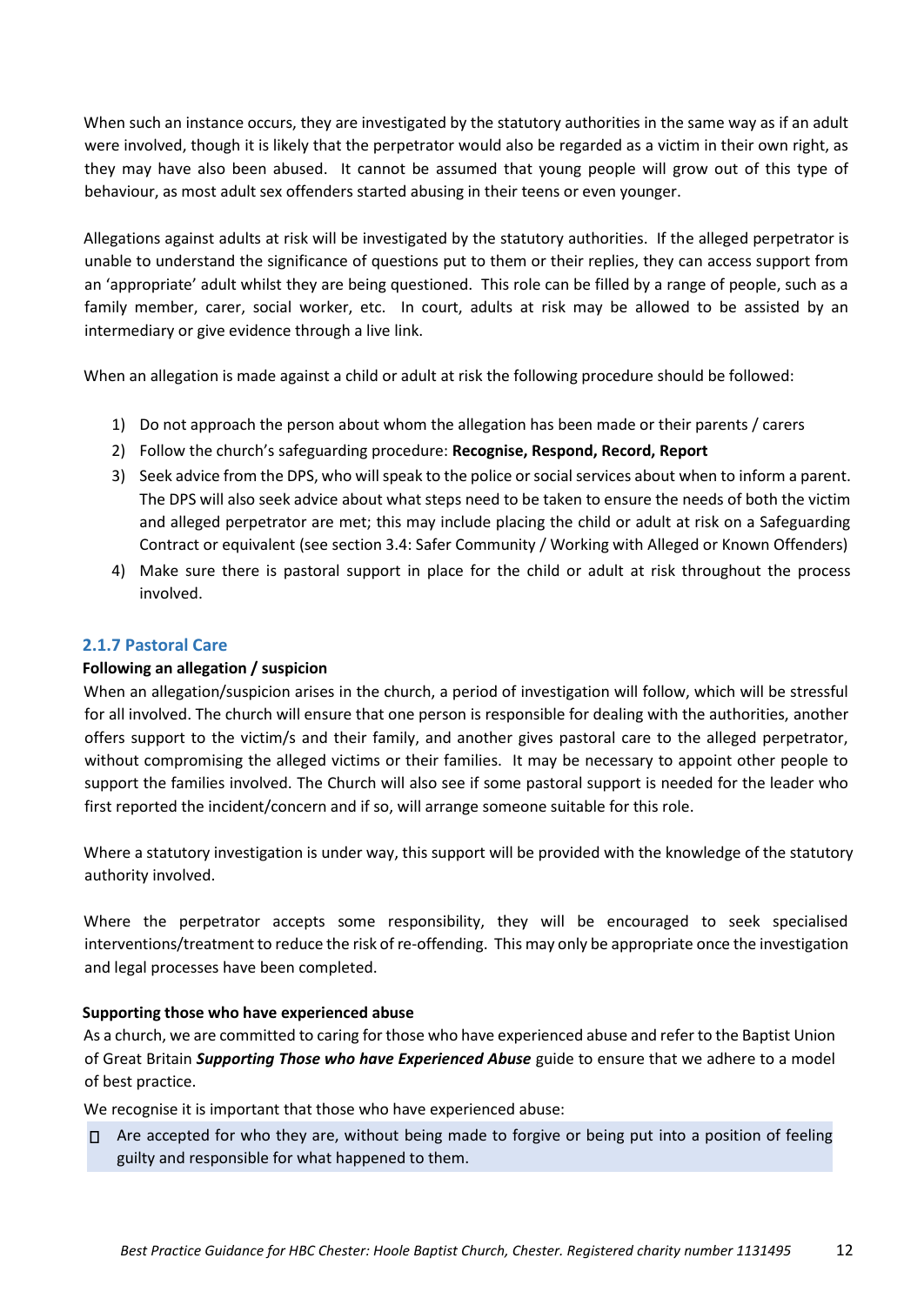- $\Box$  Know that God loves them unconditionally, and that nothing can or will change this truth.
- $\Box$  Can be confident that those in the church community who know about the abuse are with them on their journey – no matter how long or difficult that journey may be.

It may be necessary to signpost individuals to specialist support. The DPS has a list of relevant local information and contacts, ready for anyone who may need it.

# <span id="page-12-0"></span>**2.2 SAFER RECRUITMENT**

As a church, we are committed to safer recruitment practices. When recruiting both paid and volunteer church workers, the following process will be applied:

- 1) We will develop a clear role profile, person specification and application form;
- 2) When advertising a role which involves working with children or adults at risk we will make it clear that any appointment is subject to a DBS check;
- 3) All applicants will be asked to complete an application form and include the names of two referees;
- 4) Shortlisting of applicants will be carried out by at least two people, including the line manager or group leader directly overseeing the role being recruited for;
- 5) Interviews will be carried out by at least two people, including the line manager or group leader;
- 6) References, a Self-Disclosure Form and an enhanced DBS check must be completed satisfactorily before the appointed person starts in their role.
- 7) Children and Youth Leaders are to inform the DPS and CYO of any new volunteers.
- 8) Any new volunteers who haven't yet received the Level 2 Safeguarding training, will be asked to meet with the leader of their area of ministry, to talk through the safeguarding together. This conversation will also include going through the HBC vision and core values, and any practical details of their area of ministry.
- 9) New volunteers must read and sign the Volunteer Declaration form and apply for a DBS (Or arrange for a DBS transfer from their workplace if necessary). They may begin to volunteer only once they have completed the Volunteer declaration form, and have received their DBS.
- 10) New volunteers will receive copies of all the documents listed below, to sign once they have read and agreed.

Note: Under the Criminal Justice and Court Services Act 2000, it is an offence for anyone disqualified from working with children or adults at risk to knowingly apply, accept or offer to work with children or adults at risk. It is also a criminal offence to knowingly offer work with children or adults at risk to an individual who is so disqualified or to knowingly allow such an individual to continue to work with children or adults at risk.

## **Tracking DBSs and signed Policies**

The paid youth workers will collect the DBS status' from the BU system and put onto an HBC spreadsheet. This spreadsheet will also include the date that each worker/volunteer has read, agreed to and signed a copy of our: 

- HBC Core Values and Mission & Vision Statements
- HBC Safeguarding Policy/Updates
- GDPR Policy
- Date of last GDPR review/deleting of data
- Risk assessments relating to the areas they are involved in leading/helping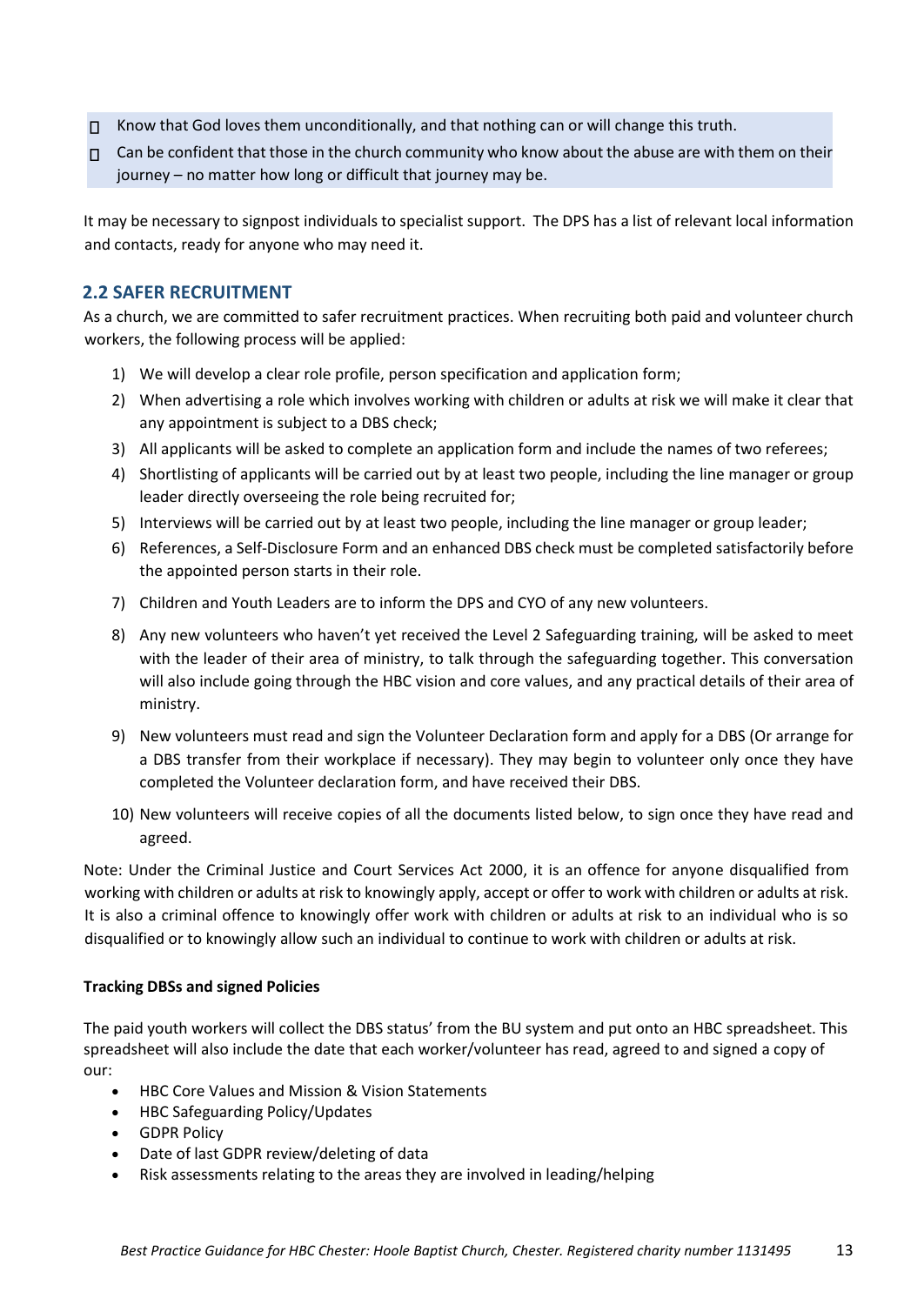- Volunteer declaration form
- Any First Aid qualifications they have, what level and date of expiry
- Date they last attended safeguarding training, what level it was and who it was with i.e.: HBC or their workplace.

It will also include the following (once these documents are finalised) 

- HBC prophetic guidance in HBC activities
- HBC moving in healing document

# **Additional checks for paid workers**

In addition to the above checks which should be completed for both paid and volunteer church workers, an applicant's UK residency status and/ or right to work in the UK will be checked when recruiting for a paid role.

## **References**

Formal written references will be requested, ideally in the form of at least one professional and one personal reference

# **Appointment and Supervision**

The church's safeguarding policy and procedures will be discussed with the applicant and they will be required to sign their agreement to adhere to them. All workers will have a role description and clear lines of accountability to a leader and the leadership team.

Paid workers will also have an assigned supervisor whom they will meet with regularly to discuss work and address any issues or areas of concern. There will be a probationary period of six months in the role before any paid appointment is confirmed.

There will also be regular team meetings to review procedures, share concerns and identify other matters that may need clarification and guidance.

## **Training**

It is important that all workers understand our church's agreed safeguarding procedures and attend BUGB Excellence in Safeguarding training, or similar offered by HBC Chester. This training takes place every 2 years. On the alternate years, the DPS and CYO will lead a short session (1 hour) for all workers and volunteers, to refresh their safeguarding knowledge. This time will allow for any questions and issues to be raised, and to ensure that all are aware of any updates to the policy and procedures. Where a worker is successfully recruited but has not yet been able to attend the training, they should be given a copy of the Baptist Union of Great Britain's [Gateway to Level 2 Excellence](https://bit.ly/2ts4C70) [in](https://bit.ly/2ts4C70) [Safeguarding](https://bit.ly/2ts4C70) booklet and asked to complete the relevant sections. Additional specialist training will also be arranged where needed, for example, in First Aid.

## **Young leaders under 18 years of age**

In law, young leaders under the age of 18 are children and cannot be treated as adult members of a team.

Training and mentoring will be given to ensure that they are helped to develop and hone their skills, attitudes and experience. Young leaders must always be closely supervised by an adult leader and never given sole responsibility for a group of children. When considering ratios of staff to children, young leaders need to be counted as children, not leaders. The safeguarding procedures apply to a young leader just as they do to any other person. Parent / carer permission needs to be sought for young leaders just as you would for any other person under 18 years of age.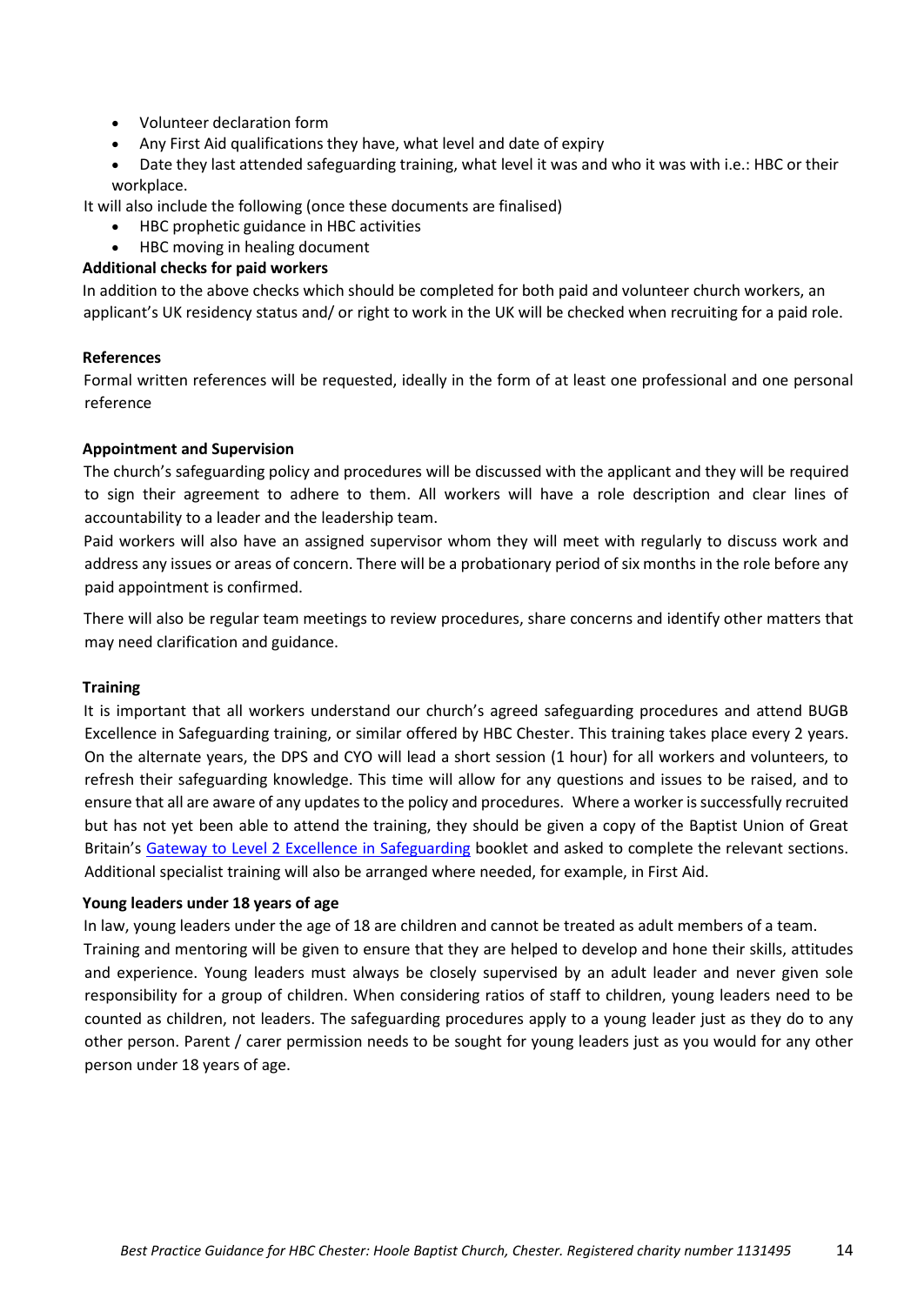# <span id="page-14-0"></span>**2.3 SAFER BEHAVIOUR**

The church has a code of behaviour for all those working with children and/or adults at risk so that everyone is shown the respect that is due to them:

- $\Pi$  Treat everyone with dignity and respect.
- $\Box$  Use age and ability appropriate language and tone of voice. Be aware of your body language and the effect you are having on the child or adult at risk.
- Listen well to everyone. Be careful not to assume you know what a child or adult at risk is thinking or feeling. Listen to what is being spoken and how it is said. At the same time, observe the individual's body language to better understand what is being said.
- □ Be aware of any physical contact you may have with a child or adult at risk and record it when necessary. For instance, if you need to stop a fight, administer First Aid, give a hug to someone in distress, or protect yourself or others from danger.
- □ Do not make sexually suggestive comments about or to a child or adult at risk, even in 'fun'.
- □ Do not scapegoat, belittle, ridicule or reject a child or adult at risk.
- $\Pi$  Keep a record of any significant incidents or concerns on a Safeguarding Incident Form (see Appendix 3). Enter the names of all those present and anything of note which you observe, e.g. details of any fights broken up by the workers, allegations made, etc. All workers who witnessed the incident, overheard it or responded in any way should record the details and sign and date the form.

Specific considerations when working with children:

- Do not invade the privacy of children when they are using the toilet or showering
- The level of assistance with personal care (eg. toileting) must be appropriate and related to the age of the child, whilst also accepting that some children have special needs.
- Avoid rough games involving physical contact between a worker and a child
- Avoid sexually provocative games
- When it is necessary to discipline children, this should be done without using physical punishment. There may, however, on the rare occasion be circumstances where a child needs to be restrained in order to protect them or a third person.
- Only invite children and young people to your home or on trips in groups and always make sure that another worker is present.
- Notify the DPS of any children's trips which take place in the name of the church. Parental permission must always be sought.
- Where possible, ensure that any lifts have 2 leaders. If this is not possible see section 3.3.9. Ensure that if transporting children as part of your church role, you have the correct insurance cover in place as well as parental permission.
- No person under 18 years of age should be left in sole charge of any children of any age. Nor should children or young people attending a group be left alone at any time.

No one should normally be left working alone with children, young people or adults at risk, but should instead work as part of a team. If there are insufficient leaders for groups:

- Internal doors should be left open.
- At least two people should be present before external doors are opened for an event.
- Consider whether you could combine groups together or rearrange planned activities.
- Reconsider whether you can run the group safely, carrying out a Risk Assessment to record your findings.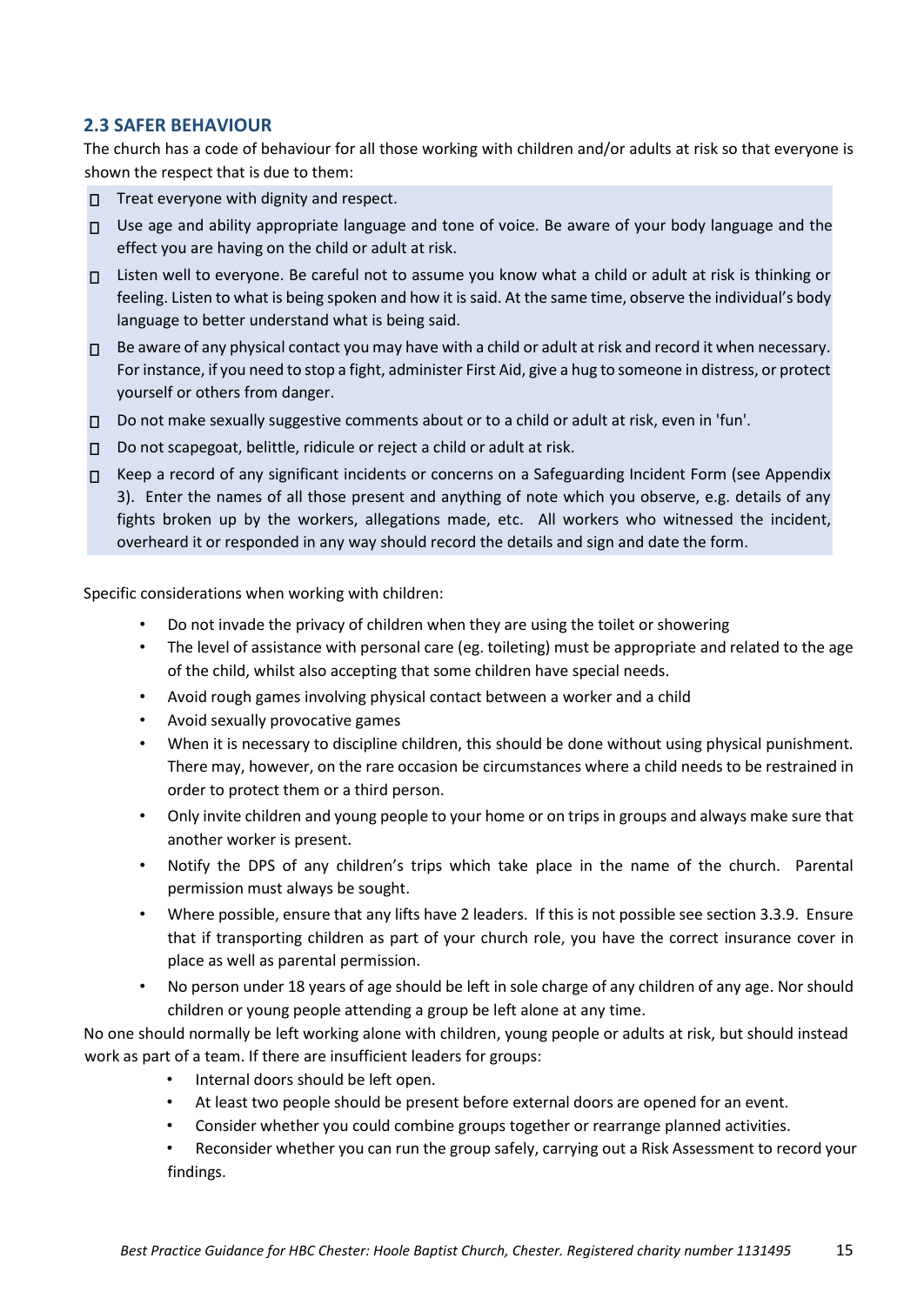If workers do find themselves on their own with children or adults at risk, they should:

- Assess the risk of sending the child or adult at risk home.
- Phone another team member and let them know the situation.
- Train additional leaders as soon as possible.

If a child or adult at risk wants to talk on a one-to-one basis you should make sure that:

- You try to hold the conversation in a corner of a room where other people are present.
- You leave the door open if you are in a room on your own.
- Another team member knows where you are.

Consideration should be given to how many workers should be involved with the group and whether they should be male or female workers, or both. See section 3.11 for recommended ratios. The only adults allowed to participate in children's and adult at risk activities are those safely appointed and appropriately trained. The leader of the activity should be aware of any other adults who are in the building whilst the activity is running.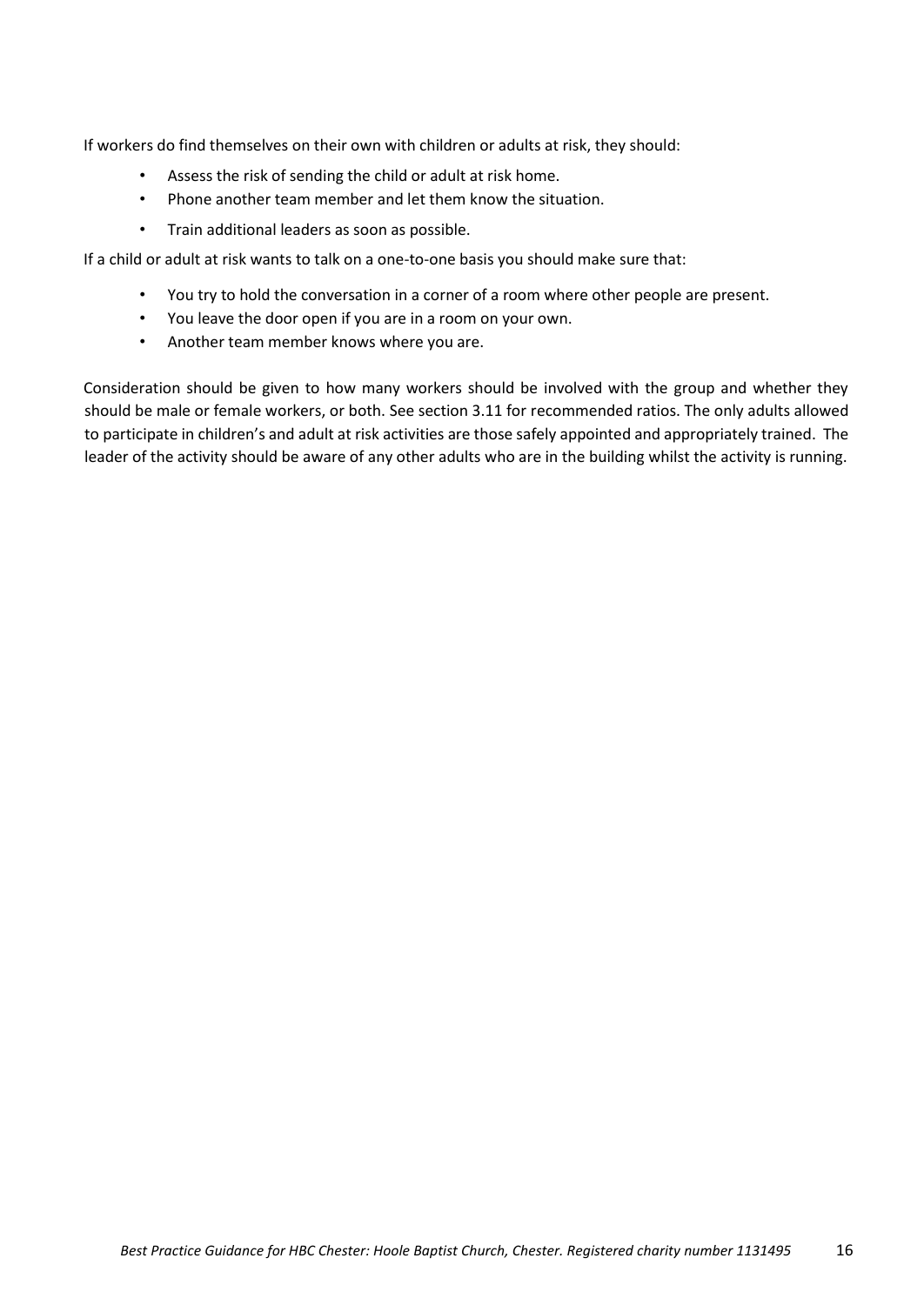# <span id="page-16-0"></span>**SECTION 3 - BEST PRACTICE GUIDELINES**

The church is in an amazing position in society, with the opportunity to minister to individuals from the whole community, from the very young to the very old. These best practice guidelines are in place to help those working on behalf of the church to do it well, prioritising the safety and well-being of those they are working with. Whilst this section is divided into adults and children, some aspects of good practice will overlap.

# <span id="page-16-1"></span>**3.1 – WORKING WITH CHILDREN**

## <span id="page-16-2"></span>**3.1.1 Ratios**

When working with children the following recommended minimum ratios of workers to children apply:

| <b>Age range</b>  | <b>Recommended</b><br>minimum ratio for<br><b>INDOOR activities</b>                                                                                                                       | <b>Recommended minimum</b><br>ratio<br>for<br><b>OUTDOOR activities</b>                                                   |
|-------------------|-------------------------------------------------------------------------------------------------------------------------------------------------------------------------------------------|---------------------------------------------------------------------------------------------------------------------------|
| $0 - 2$ years     | $1:3$ (minimum 2)                                                                                                                                                                         | $1:3$ (minimum 2)                                                                                                         |
| 3 years           | $1:4$ (minimum 2)                                                                                                                                                                         | $1:4$ (minimum 2)                                                                                                         |
| $4 - 7$ years     | $1:8$ (minimum 2)                                                                                                                                                                         | $1:6$ (minimum 2)                                                                                                         |
| $8 - 12$ years    | 1 for the first 8, then<br>for<br>one<br>every<br>additional<br>ten<br>children (preferably<br>one of each gender)<br>with an extra adult<br>for<br>10<br>every<br>additional<br>children | 2 adults for up to 15 children (preferably one of each<br>gender) with an extra adult for every 8 additional<br>children  |
| 13 years and over | 2 adults for up to<br>children<br>20<br>(preferably one of<br>each gender) with<br>an extra adult for<br>every 10 additional<br>children                                                  | 2 adults for up to 20 children (preferably one of each<br>gender) with an extra adult for every 10 additional<br>children |

This does not take into account special circumstances such as behavioural issues, developmental issues, disability and so on, which may mean an increase to the recommended ratios. In calculating the ratios of workers to children, young leaders who are under the age of 18 should be counted as one of the children, not one of the workers.

## <span id="page-16-3"></span>**3.1.2 Children with Special Needs**

Children and young people who have a disability can be at greater risk of abuse. They will often require more help with personal care, such as washing, dressing, toileting, feeding, mobility, etc, and may have limited understanding and behave in a non-age-appropriate way. It is good practice to speak nwith the parents/carers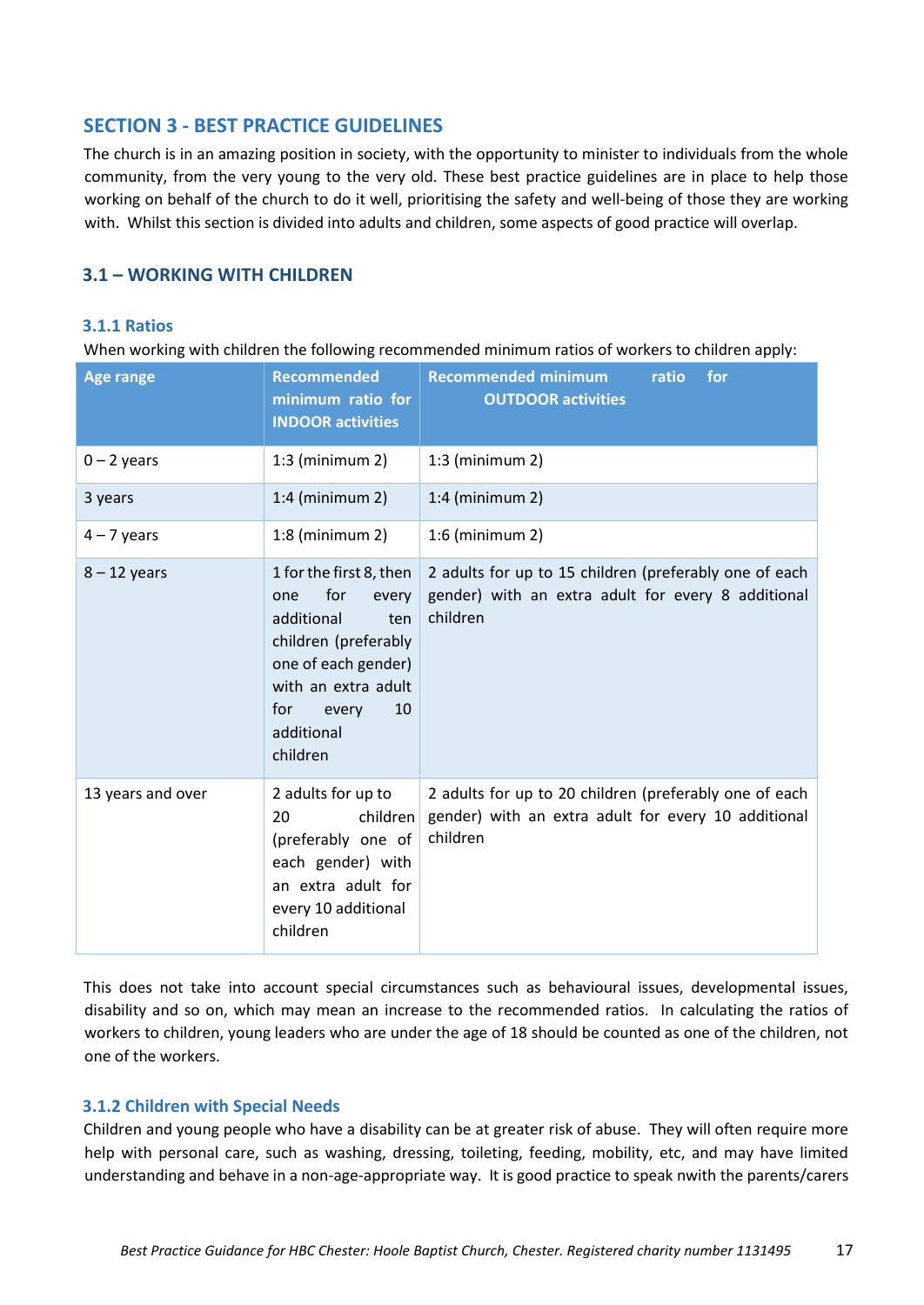of children/young people with special needs and find out from them how best to assist the child or young person.

# <span id="page-17-0"></span>**3.1.3 Visiting Children or Young People at Home**

It is unlikely that workers will need to make pastoral visits to children and their families at home on behalf of the church. If a situation occurs where it is needed then it should be done in pairs, and with the prior agreement of the Minister.

# <span id="page-17-1"></span>**3.1.4 Children with no adult supervision**

When children turn up to and want to join in with church activities without the knowledge of their parents/carers, workers will:

- Welcome the child and try to establish their name, age, address and telephone number.
- Record their visit in a register.
- Ask the child if a parent/carer is aware of where they are. Where possible, phone and make contact.
- Without interrogating the child, find out as soon as possible whether they have any specific needs (eg. medication) so that you can respond appropriately in an emergency.
- Where possible to send a consent form via email or post to parents. In other situations, give the child a consent form and explain it needs to be filled in and brought back next time.

# **3.1.4b Consent Forms**

The consent forms are to be reviewed each September.

- A child/young person can attend 2 -4 sessions (maximum) without a consent form. After 4 sessions they will not able to attend until one is completed, in this instance leaders will then arrange a visit to a child's guardians/parents to obtain permission. In the meantime (the first 2-4 sessions) a simpler form (inc. emergency contacts, any allergies, ect) will be available on hand at the session, for the parent/guardian to complete on arrival.
- All consent forms will be scanned on to a cloud document, that will be password protected. Leaders will then have access to this document. This allows forms to all be kept safe in one place, and makes them accessible for leaders to log in and check any details re: the children (ie. Allergies, or consent for photography)

## **3.1.5 Mentoring/Pastoral**

If a worker is working with a young person as part of the recognised church mentoring programme:

- The Youth Worker is required to record and sign how and when they received permission from the parents, for mentoring/pastoral meetings to take place, and who it is with.
- From then on, the youth worker is to inform/check with the parent each time they are meeting up with the young person. The youth worker is then required to inform the Lead Youth Worker (or the lead youth worker can inform the Children's and Youth Overseer), of each time a meeting is taking place and where it is being held.
- Mentoring meetings should only be held in agreed places, and should be in view of other people.
- YWs will not be required to record all issues/decisions discussed. However, the YW *will*be required to inform their lead/overseer YW of any issues raised or discussed that gives them cause for concern. Any of such issues that are shared between Youth Workers must be recorded and dated, and any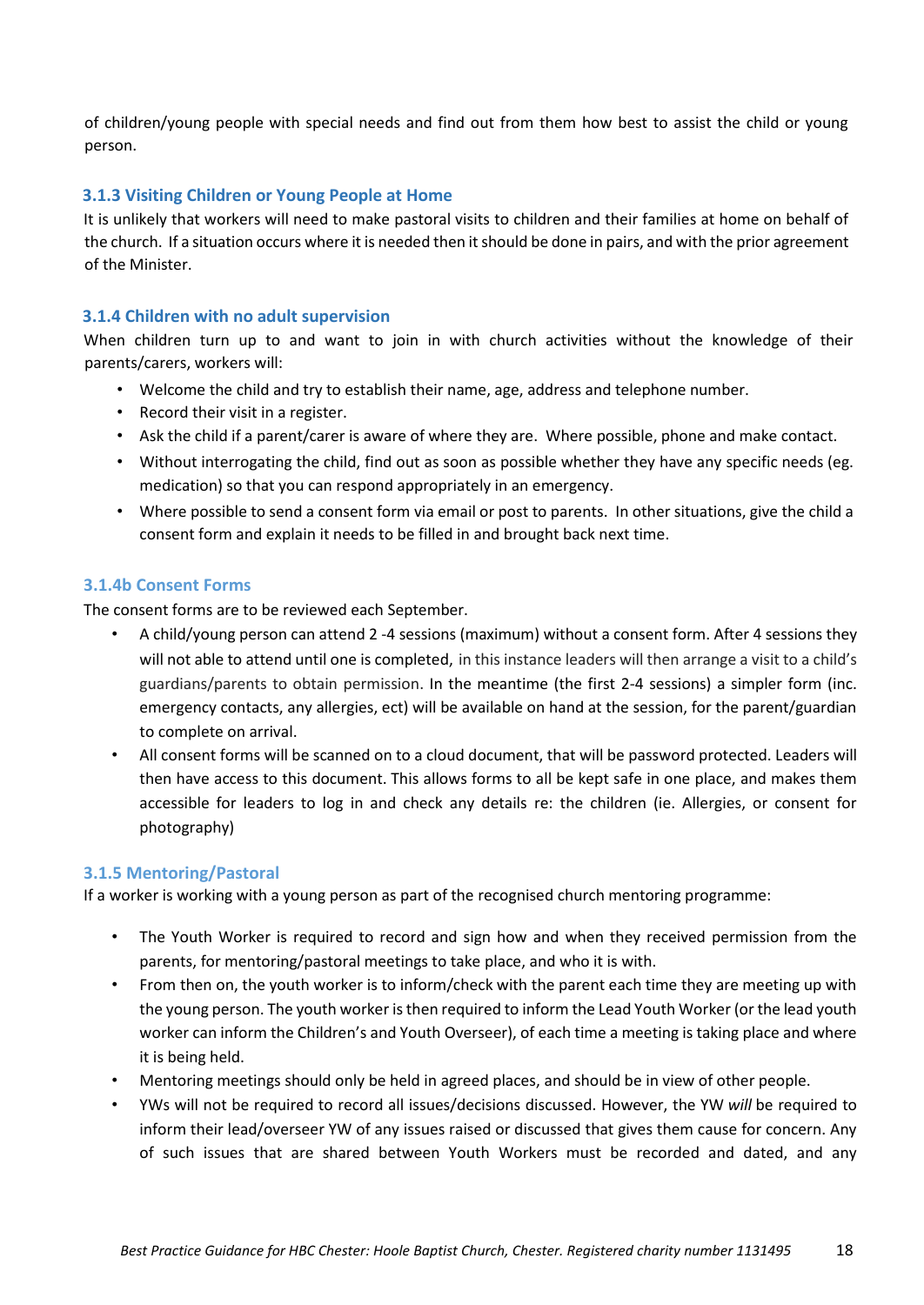safeguarding concerns must immediately be raised with the DPS, following the procedures set out in policy. 

• Appropriate boundaries should be put in place in regard to times and demand, ie not phoning or texting late at night, etc.

# <span id="page-18-0"></span>**3.1.6 Group Activities for Young People**

All youth activities will be overseen by named adults who have been selected in accordance with safer recruitment procedures. On occasions groups may benefit from being led and run by peers. In this situation, adult leaders will contribute to programme planning and reviews and will always be present to oversee any peer-led activities taking place.

## <span id="page-18-1"></span>**3.1.7 Physical Contact**

Keep everything public. A hug within a group context is very different from one behind closed doors.

Touch should be related to the child's needs, not the worker's.

Touch should be age-appropriate and generally initiated by the child rather than the worker.

Workers should avoid any physical activity that is, or may be thought to be, sexually stimulating to the adult or the child.

Children are entitled to privacy to ensure their personal dignity.

Children have the right to decide how much physical contact they have with others, except in exceptional circumstances such as when they need medical attention.

When giving first aid (or applying sun cream, etc), workers should encourage the child to do what they can manage themselves, but consider the child's best interests and give appropriate help where necessary.

Team members should monitor one another in the area of physical contact. They should help each other by constructively challenging anything which could be misunderstood or misconstrued.

# <span id="page-18-2"></span>**3.1.8 Electronic Communications - Cyber Safety**

# **Modern Technologies and Safe Communication**

A worker's role description will include an acknowledgement and approval of technologies such as email, social networking and mobile phone communications as a legitimate means of communicating with young people. It should also include the expectations of the church in relation to their use. On the general consent form, parents/carers sign to agree that the young person can receive such communications.

Young people also need to be aware of the protocols that workers follow in relation to electronic communications. It is important to remember that as well as the parent/carer, young people have a right to decide whether they want a worker to have their contact details and should not be pressurised otherwise.

It is not appropriate to use these communication methods with children aged 11 years and younger. For more information on cyber safety, please refer to the Baptist Union of Great Britain *[Cyber Safety](https://www.baptist.org.uk/Publisher/File.aspx?ID=163516&view=browser) [Guide](https://www.baptist.org.uk/Publisher/File.aspx?ID=163516&view=browser)*[,](https://www.baptist.org.uk/Publisher/File.aspx?ID=163516&view=browser) [w](https://www.baptist.org.uk/Publisher/File.aspx?ID=163516&view=browser)hich can be found on their website.

## **Email**

Email should be limited to sharing generic information, for example, to remind young people about meetings. If email is being used, workers will ensure that they are accountable by copying each message to a designated email address. It is important workers use clear and unambiguous language to reduce the risk of misinterpretation, for example, avoiding inappropriate terms such as 'love' when ending an email.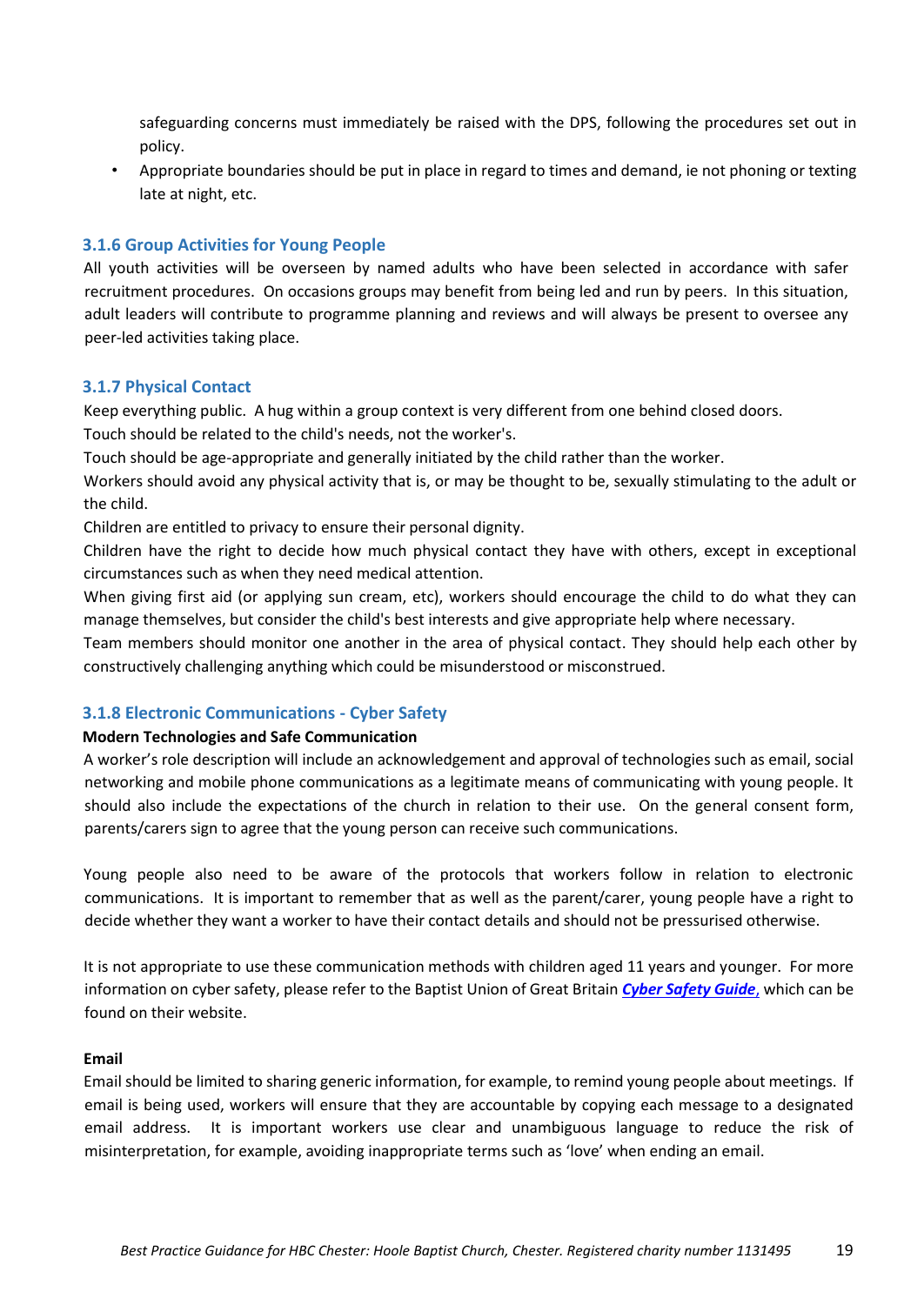# **Communicating using Instant Messaging (eg. Snapchat, Whatsapp, Instagram)**

Instant messaging should be kept to an absolute minimum. Workers should save significant conversations, (Whatsapp conversations can be extracted and saved on a PC) and keep a log stating with whom and when they communicated.

When contacting a young person via Instagram direct message, this should only be done using the Church's Youth Worker account and not from any personal accounts.

When contacting young people, one of the following options should be followed:

 1. Every time a message is sent, another leader is to be copied in.

2. Phones are to be viewed by another youth worker on regular basis no less than once a month. (Phones are to be shown to the Lead Youth Worker; and the Lead Youth Worker's phone is to be shown to the Children's and Youth Overseer.)   

Option 2 is the preferred option for those sending out more frequent messages.

All of the above applies to both paid and voluntary youth workers.

# **Mobile Phones**

Workers need to take care in using mobile phones to communicate with young people:

- Mobile phone use should primarily be for the purposes of information sharing.
- Workers should keep a log of significant conversations/texts.
- Any texts or conversations that raise concerns should be passed on to the worker's supervisor.
- Workers should use clear language and should not use abbreviations like 'lol' which could mean 'laugh out loud' or 'lots of love'.
- Paid workers can use their personal phones for work context. Messages should copy in other leaders as stated above.

Workers should not take photos of children, young people or adults at risk unless permission is sought in advance and should not store such photos on personal phones.

# **Social Networking**

- Workers should have a site that is used solely for children's / youth work communications and is totally separate from their own personal site. This is to ensure that all communication with children and young people is kept within public domains. Passwords and access should be given to at least one other adult leader for accountability.
- Workers should not send private messages to children on social networks. Workers should ensure that all communications are transparent and open to scrutiny.
- Workers should not accept 'friend' or 'following' requests from children who they know solely through an HBC activity, on their personal site, nor seek to be 'friends' or a 'follower' of any child known to them in a church context. Family members and friends outside of these groups should be handled with careful consideration and parental permission.

# **Taking Videos and Photographs of Children**

Since the introduction of the Data Protection Act in 1998, churches must be very careful if they use still or moving images of clearly identifiable people. There are several issues to be aware of:

- Permission must be obtained, via the consent form, of all children who will appear in a photograph or video before the photograph is taken or footage recorded.
- It must be made clear why that person's image is being used, what you will be using it for, and who might want to look at the pictures.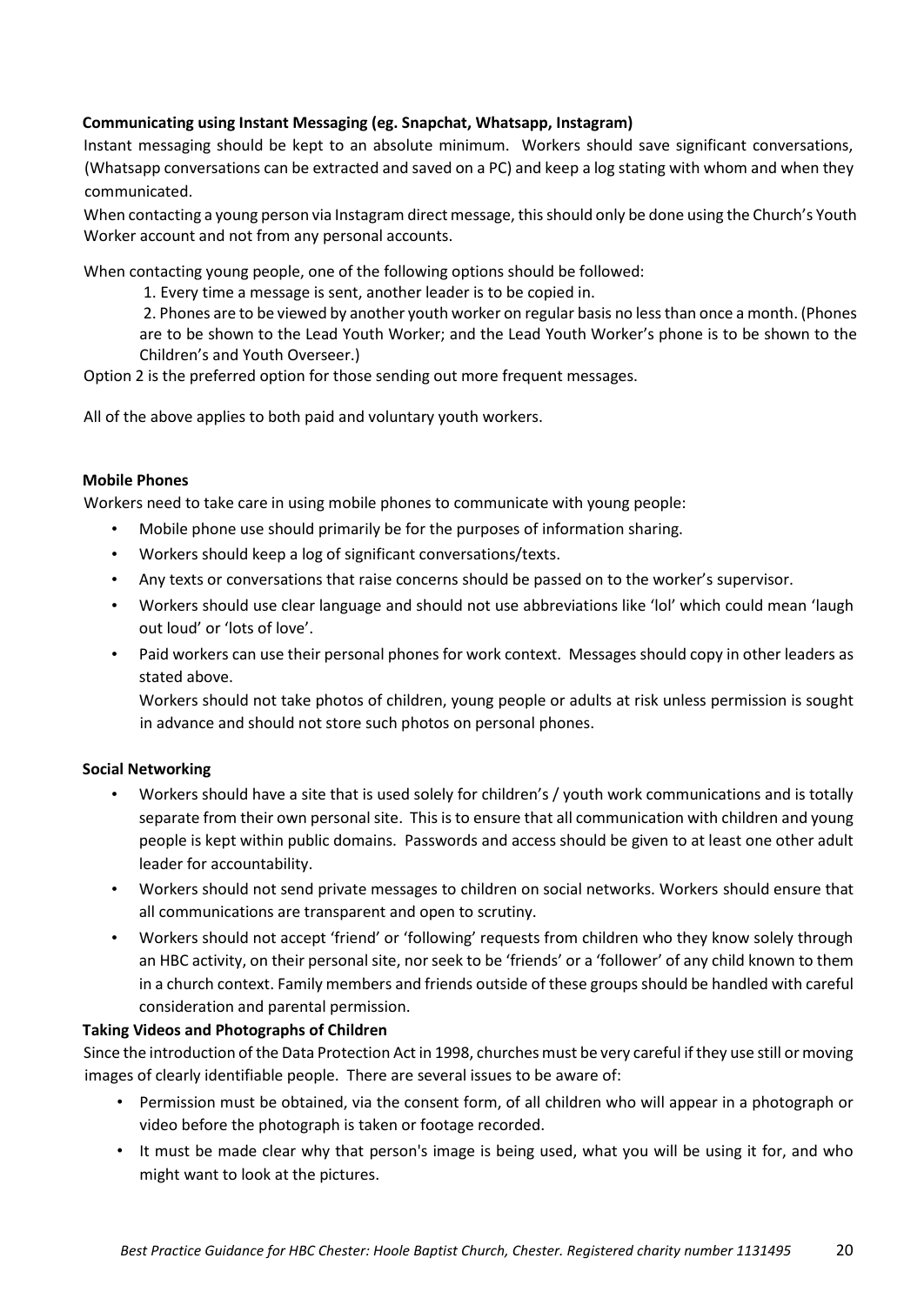- If images are being taken at an event attended by large crowds, such as a sports event, this is regarded as a public area and permission from a crowd is not necessary.
- Many uses of photographs are not covered by the Data Protection Act 1998, including all photographs and video recordings made for personal use, such as a parent/carer taking photographs at school sports days or videoing a church nativity play.
- Children and young people under the age of 18 should not be identified by surname or other personal details, including email, postal address or telephone number.
- When using photographs of children and young people, it is preferable to use group pictures.

# <span id="page-20-0"></span>**3.2 WORKING WITH ADULTS AT RISK**

# <span id="page-20-1"></span>**3.2.1 Premises**

The church building will be made as accessible as possible to all people. Any restrictions to access, visibility, audibility, toilet facilities, lighting or heating will be addressed wherever possible, and where necessary, aids and adaptations put in place.

# <span id="page-20-2"></span>**3.2.2 Language**

Every effort will be taken to use appropriate language and suitable vocabulary, enabling the greatest level of inclusivity and accessibility. We will be mindful of the language used within worship and the language used to describe people (such as derogatory words focusing on aspects of someone's disability, race or sexuality rather than the person themselves).

# <span id="page-20-3"></span>**3.2.3 Worship**

In all worship services, we will consider the varied requirements of our congregation and try to be as inclusive as possible, by:

- Providing some copies of large print type for all printed materials and clear display on the projector.
- Speakers always facing the congregation and not covering their mouths when talking, enabling those who rely on lip-reading
- Describing what is being presented on a screen for those who cannot see it clearly
- Using inclusive language
- Using a variety of liturgy and resources to cater for different levels of understanding
- Using a microphone during times of open prayer so that all can hear
- Considering holding a service which specifically caters for certain groups of adults at risk, such as those with learning disabilities, the deaf or the visually impaired.

# <span id="page-20-4"></span>**3.2.4 Insurance**

We will take reasonable steps to safeguard adults at risk and will follow any specific safeguarding requirements as laid out by our insurance company.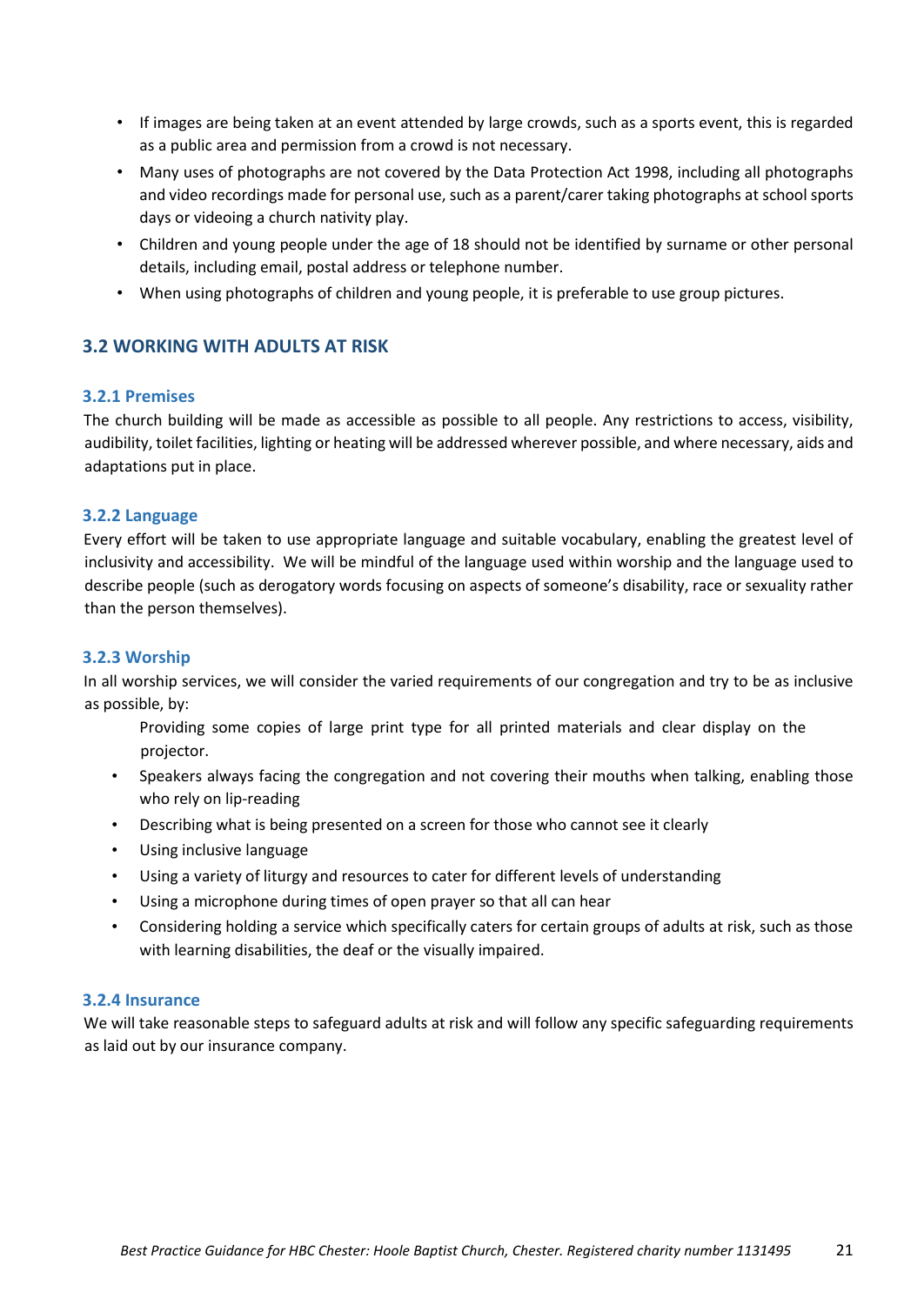# <span id="page-21-0"></span>**3.2.5 Financial integrity**

Arrangements are in place for dealing with money, financial transactions and gifts, as outlined below:

- Those who work with adults at risk may become involved in some aspects of personal finance collecting pensions or benefits, shopping or banking, etc. If handling money for someone else, always obtain receipts or other evidence of what has been done.
- Workers should not seek personal financial gain from their position beyond any salary or recognised allowances or expenses.
- Workers should not be influenced by offers of money.
- Any gifts received should be reported to the church trustees, who should decide whether or not the gift can be accepted.
- Any money received by the church should be handled by two unrelated church workers.
- Care should be taken not to canvass for church donations from those adults who may be at risk, such as the recently bereaved.
- Workers should ensure that church and personal finances are kept apart to avoid any conflict of interest.
- If someone alters their will in favour of an individual known to them because of their church work or pastoral relationship, it should be reported to the trustees. Workers should not act as Executors for someone they know through their work or pastoral role, as this may lead to a conflict of interests.
- Expert legal advice should be sought on matters such as Power of Attorney and Appointeeship to ensure that the situation is clearly understood and is the most appropriate course of action for the adult at risk.

# <span id="page-21-1"></span>**3.2.6 Photographs**

Workers should make sure that they have the person's permission to take a picture, and that the subject is happy with the intended use of the pictures. When taking group pictures, workers should remember to get permission from everyone who will be photographed.

## <span id="page-21-2"></span>**3.2.7 Computers**

All church computers will have suitable parental controls and blocks put on. Although this is not failsafe, it will make using the computers for inappropriate behaviour more difficult, whilst also protecting any vulnerable users. We have a policy specifically for church computer use, including terms and conditions for use as well as what will happen if someone breaches these conditions.

## <span id="page-21-3"></span>**3.2.8 Record keeping**

It is good practice to record pastoral visits or meetings, noting the date, time, location, subject and any actions which are to be taken. The record of these meetings should stick to facts and try to avoid opinion. Any records of safeguarding allegations, concerns or disclosures should be passed on to the DPS and stored in a safe and secure manner for at least 75 years. *See GDPR Policy Appendix 2.* 

## <span id="page-21-4"></span>**3.2.9 Pastoral Relationships**

All those involved in pastoral ministry should work in a way that follows clearly defined procedures, which set out the boundaries to protect those carrying out the pastoral ministry as well as those receiving it:

• Workers should be aware of the power imbalance within pastoral relationships and the potential for abuse of trust.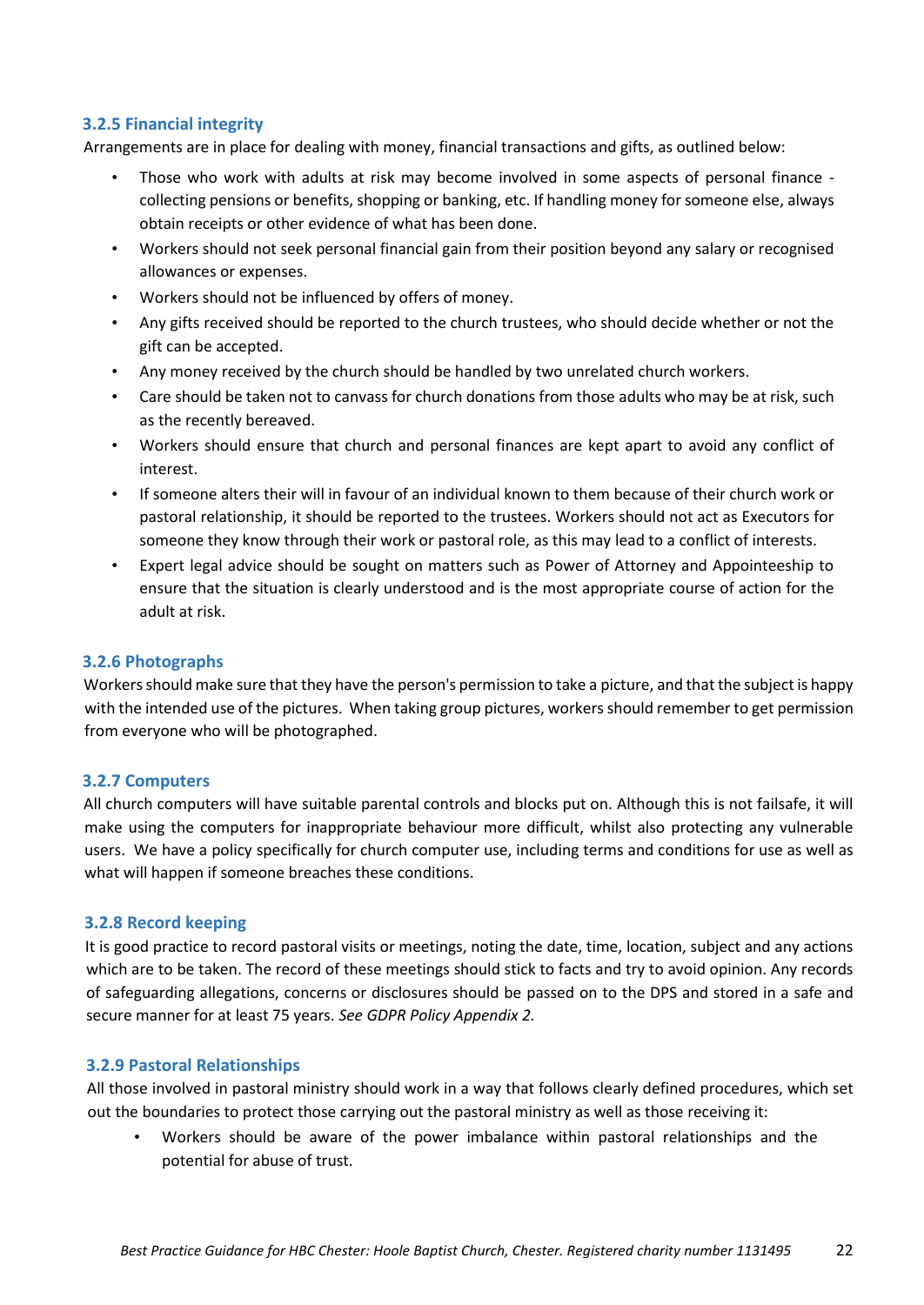- Behaviour that suggests favouritism or gives the impression of a special relationship, should be avoided.
- Workers should be aware of the dangers of dependency within a pastoral relationship.
- Workers should never take advantage of their role and engage in sexual activity with someone with whom they have a pastoral relationship.
- All people receiving pastoral ministry should be treated with respect and should be encouraged to make their own decisions about any actions or outcomes.
- Workers should not pastorally minister to anyone whilst under the influence of alcohol or drugs.
- Workers need to recognise the limits of their own abilities and competencies, and get further help when working with situations outside of their expertise or role.

# <span id="page-22-0"></span>**3.3 HEALTH AND SAFETY - Safe Practice and Safe Premises**

# <span id="page-22-1"></span>**3.3.1 Consent forms**

It is essential that we have important information about all children and young people involved in any activities at the church, which is recorded on our consent forms**.** The first week someone attends workers must record their name, medical emergency information and a contact name and number. Then they must bring their completed form back with them. Similar details will be gathered for adults at risk.

# <span id="page-22-2"></span>**3.3.2 Health and Safety**

All activities for children, young people and adults at risk will comply with the church's current health and safety policy and will be conducted in accordance with *Guidelines for users of HBC Chester,* with particular attention paid to the sections on Fire Action, First Aid, PAT testing, Health and Safety and Kitchen and Food Hygiene.

Whenever possible, at all events involving food preparation, at least one worker will hold a valid Basic Food Hygiene Certificate.

Buildings being used for children's and adult at risk groups will be properly maintained. A representative from the teams involved will take part in health and safety reviews in order to consider all aspects of safety for everyone involved in using the premises. When a health and safety issue arises, the church office should be contacted who will liaise with the Church Secretary.

## <span id="page-22-3"></span>**3.3.3 Fire**

It is the responsibility of all group leaders/responsible persons within the building to ensure the safety of themselves and those who are in their care. In addition, it is a legal requirement that all group leaders/responsible persons are familiar with the emergency procedures in the event of a fire.

## <span id="page-22-4"></span>**3.3.4 First Aid**

Our church has a number of trained First Aiders and there is a list showing who they are on the noticeboard. All church groups will ensure that they have sufficient trained first aiders on their regular team so that there is always a first aider present at events and activities.

We have one first aid kit in Hoole Lighthouse Centre. Individual workers carrying people around in cars and supervising outdoor/external events should carry one in their vehicle and then on their person. A nominated individual will ensure that the contents of the first aid kits are checked on a regular basis. Completed accident forms should be handed into the church office for safekeeping in the office and comply with our GDPR policy.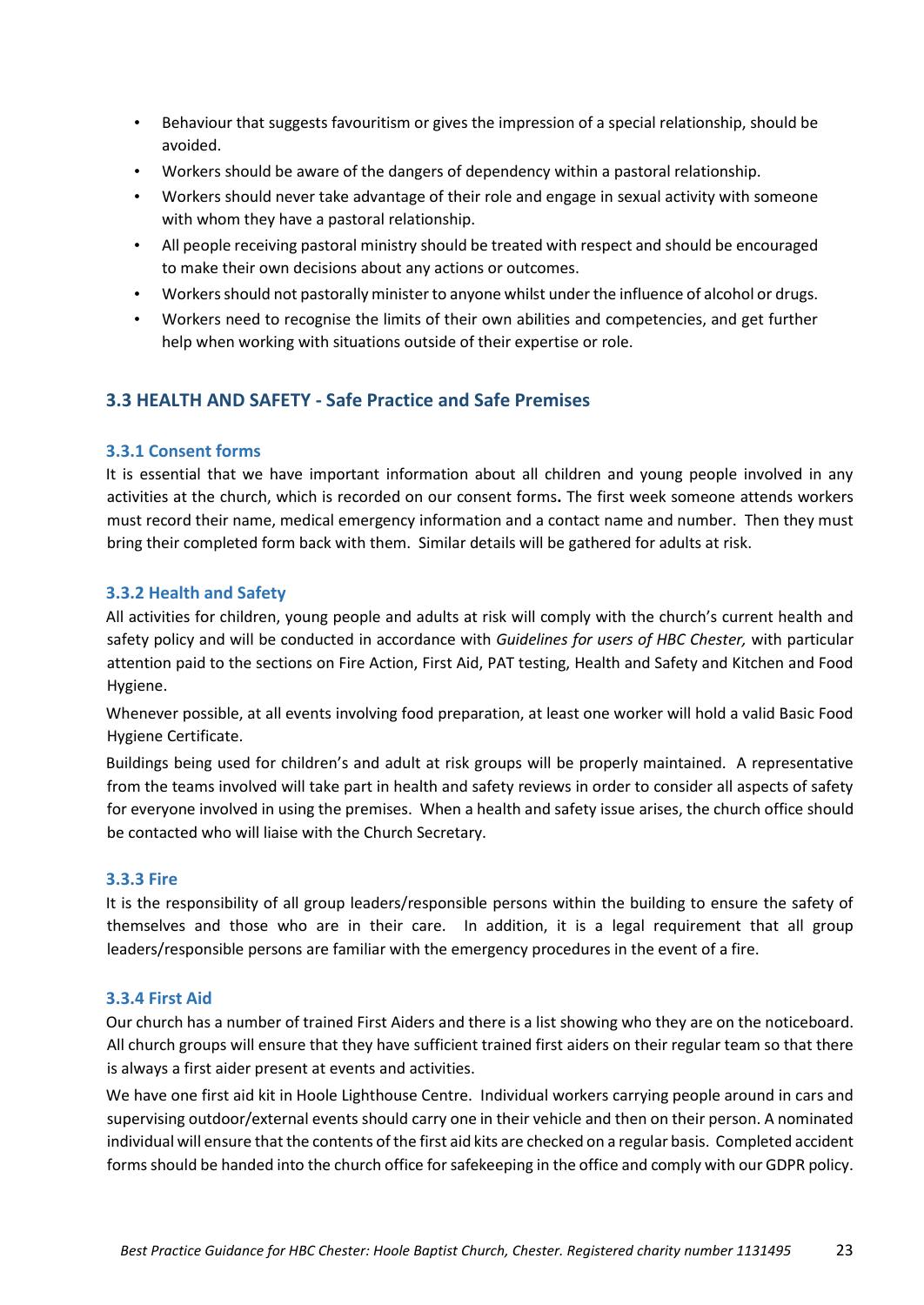# <span id="page-23-0"></span>**3.3.5 Supervision of Groups**

For all groups specifically run for children, the person responsible for a group/activity must sign in at the start and end of that activity so that it is apparent who the 'responsible person' for that activity is – even if you were already in the building or are staying on afterwards. You also need to make sure that you keep a register so that you know who is on the premises.

## <span id="page-23-1"></span>**3.3.6 Food Hygiene**

The Food Safety (General Food Hygiene) Regulations 1995 state that anyone who handles food or whose actions could affect its safety must comply with the regulations. It therefore follows that those with responsibility for food will need to possess the Basic Food Hygiene Certificate and be aware of food safety (preparation, handling and storage, disposal of waste, etc).

## <span id="page-23-2"></span>**3.3.7 Risk Assessment**

Before undertaking any activity with children or adults at risk, the leader will ensure that a risk assessment is carried out. It is advisable to appoint someone specifically for this task.

## <span id="page-23-3"></span>**3.3.8 Insurance**

Residential activity organisers will check that there is adequate insurance cover for any activities planned. If the trip is at a centre it is also important to establish that there is appropriate public liability insurance in place.

## <span id="page-23-4"></span>**3.3.9 Transport**

These guidelines apply to all drivers involved in the transportation of children, young people and adults at risk on behalf of the church. They do not apply to private arrangements, for example, transport arrangements made between friends.

- Only those who have gone through the church safer recruitment procedures for workers will transport children and adults at risk (within the DBS eligibility criteria).
- All drivers will have read the church's Safeguarding Policy and agree to abide by it.
- Drivers will be aged 21 or over and have held a full driving licence for at least two years.
- Drivers must ensure that they have adequate insurance cover and that the vehicle being used is road worthy.
- All hired minibuses will have a small bus permit, the necessary insurance and a driver with a valid driving licence that entitles them to drive a minibus.

Our practice specifically for transporting children is as follows:

- Parental consent will be given for all journeys.
- All children and young people should be returned to an agreed drop off point. At collection or drop off points, children should never be left on their own; make sure they are collected by an appropriate adult.
- At least two workers should be present when transporting children as part of a church role.
- For shorter journeys, less than 3 miles, with prior signed consent agreement from parents, a worker can pick up or drop off young people for church activities. The parents should be notified when arrived safely. The child should sit in the back of the vehicle.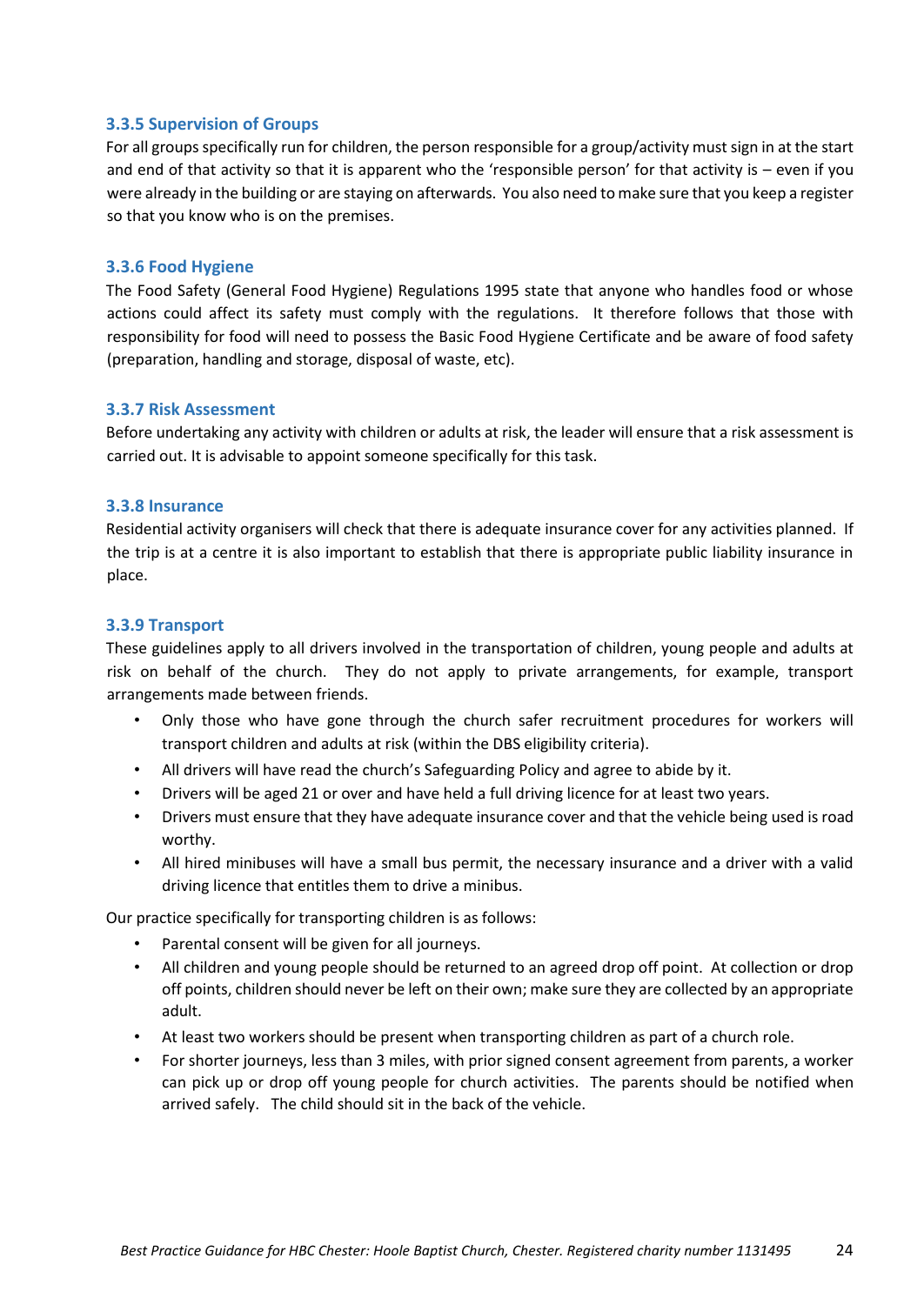# <span id="page-24-0"></span>**3.3.10 Outings and Overnight Events involving Children**

There are some specific considerations which need to be made for outings and overnight events involving children:

- A risk assessment must be carried out beforehand.
- Parents will be informed in writing of all the arrangements.
- Consent forms will be obtained for the specific activities involved.
- There will be workers with first aid and food hygiene certificates with the group.

#### **Sleeping Arrangements**

Sleeping arrangements for overnight events will be carefully considered. The normal expectation is that where possible, adults will have separate sleeping areas from the children. It may be acceptable for workers to share sleeping accommodation with children/young people in a large dormitory or on an activity such as youth hostelling, where it is customary practice and there is more than one worker per room. Workers will not share sleeping accommodation with fewer than three children. Arrangements will be ageappropriate, provide security for the child/young person and be safe for everyone involved. The event leader will ensure that parents understand what the arrangements will be and are happy with them.

#### **Adventurous Activities**

No child will participate in adventurous activities without the written consent of the parent /carer. The activity leader will ensure that the staff engaged in such activities are properly trained and qualified and that the correct ratio of staff to children is met. At an activity centre or for an organisation whose own staff undertake such activities, if the activities come within the scope of the Adventure Activities Licensing Regulations 1996, the activity leader needs to ensure that the premises are licensed.

#### **Fire Safety**

The event leader will have a fire safety procedure in place, which will include the following:

- Everyone will be warned of the danger of fire. If the overnight event is in a building, then everyone must be made aware of the fire exits. A fire drill will be practised on the first day.
- When using a building as a residential facility, ensure that the fire alarm is audible throughout the accommodation and that all signs and exits are clearly visible. The building will also need to comply with fire regulations.
- In the case of an emergency, ensure measures are in place to alert children and young people with disabilities (e.g. a child who is hard of hearing).

## **Safety**

It is the responsibility of the workers to always know the whereabouts of every child/young person participating in an overnight event, and this may include monitoring access on and off the site. General safety rules will be applied as appropriate (e.g. no running around tents due to the risk of injury from tripping over guy lines).

#### **Swimming Trips**

There will be an increased adult to child ratio for swimming trips. This will meet minimum requirement of the swimming pool (if they have one) and also based on a risk assessment taking into account the ability of the group and venue. Prior to the trip, workers will establish the swimming ability of the children attending and obtain specific consent. Workers should never change in front of the children.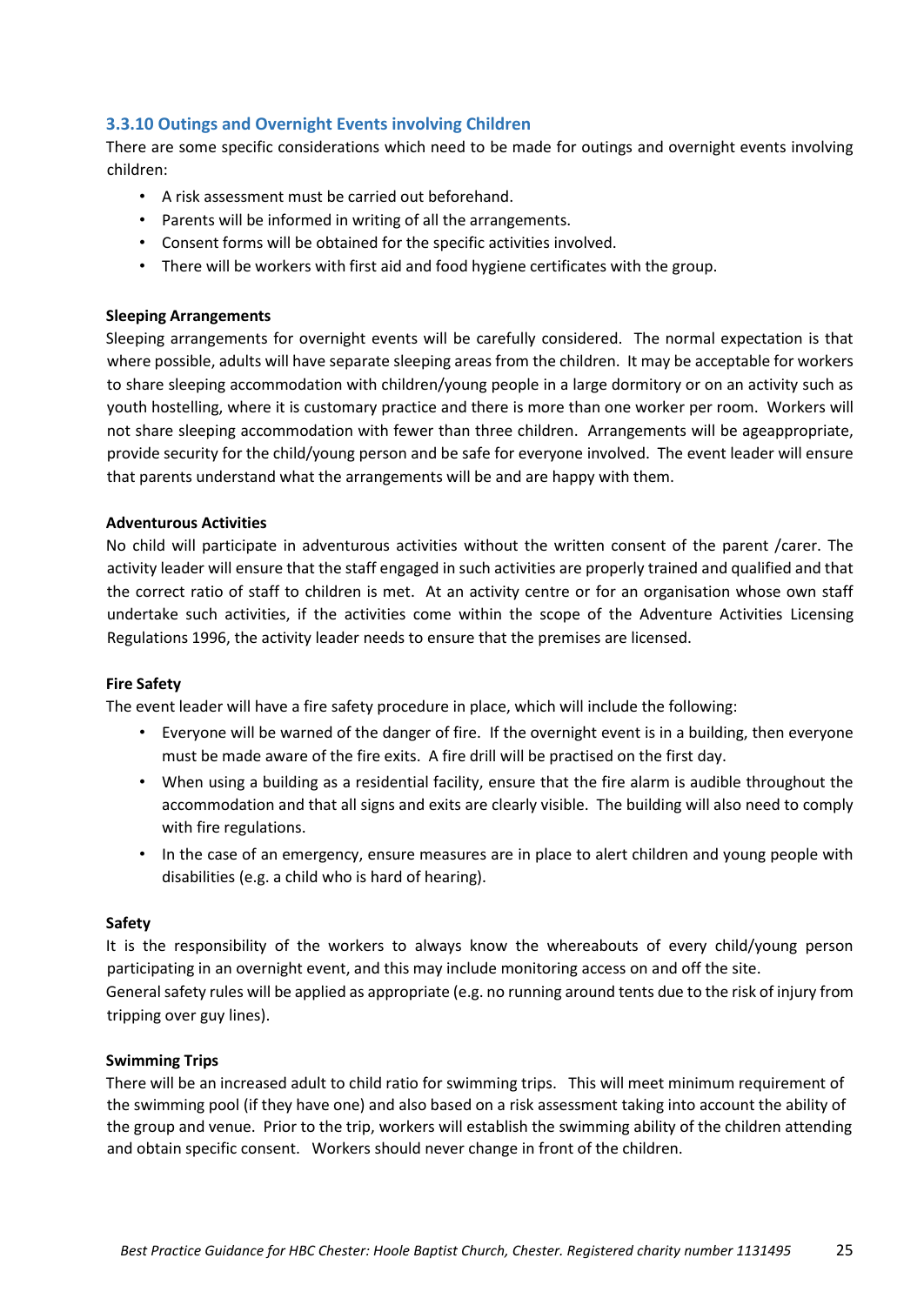# <span id="page-25-0"></span>**3.3.11 Outings and Overnight Events involving Adults at Risk**

As with outings and events for children, there are additional considerations for a group taking adults with additional needs, such as learning difficulties or mental health needs, on outings or overnight events:

- A risk assessment must be carried out beforehand
- Planning for the trip should take into account specific medical, physical and support needs of each group member, bearing in mind that there may be people in the group who have individual care needs that will have to be met (including personal care)
- Adults at risk should be included in the planning of trips and events
- Consideration should be given to the suitability and accessibility of the venue and accommodation, travel time and mode of transport, and the affordability of the event
- Adults at risk should be given all the information about the trip beforehand so that they know where they are going, how long it will take to get there and what type of activities they will be taking part in.
- There should be a minimum of two leaders with each group; the individual needs of those attending may determine the additional number of people required.

## **Sleeping Arrangements**

Consideration should be given to the individual needs of those staying overnight. If there is a need for personal care or additional support during the night, it would be better that the person's usual caregiver also attends the event and therefore shares a room with them.

#### **Personal Care**

It is not appropriate for church workers to perform personal care for adults at risk unless this is their usual task (ie if they have come along to help generally, but also have a caring role for a member of the group, they can provide personal care for that person).

## **Activities**

Leaders should consider the mobility needs of the group when deciding on activities or events. For example, if members of the group have difficulty walking, then including a walking tour around a town may be inaccessible to some who are attending. If you have members of the group who use wheelchairs then consideration needs to be given as to whether you have sufficient workers to support those who may need pushing.

#### **Safety**

It is the responsibility of the workers to always know the whereabouts of every person in the group; this may include monitoring access on and off the site.

General safety rules will be applied as appropriate and advice sought from the event organiser / venue about the fire evacuation procedures. A copy of the event / venue risk assessment should be included with the group leader's risk assessment.

# **Consent and Medical Information**

It is important to recognise that adults at risk are mostly able to give consent for their own involvement in activities, inclusion in photographs and medical treatment. However, in some situations the question of capacity may arise. The guidelines clearly state that an adult at risk should have a say in their care and any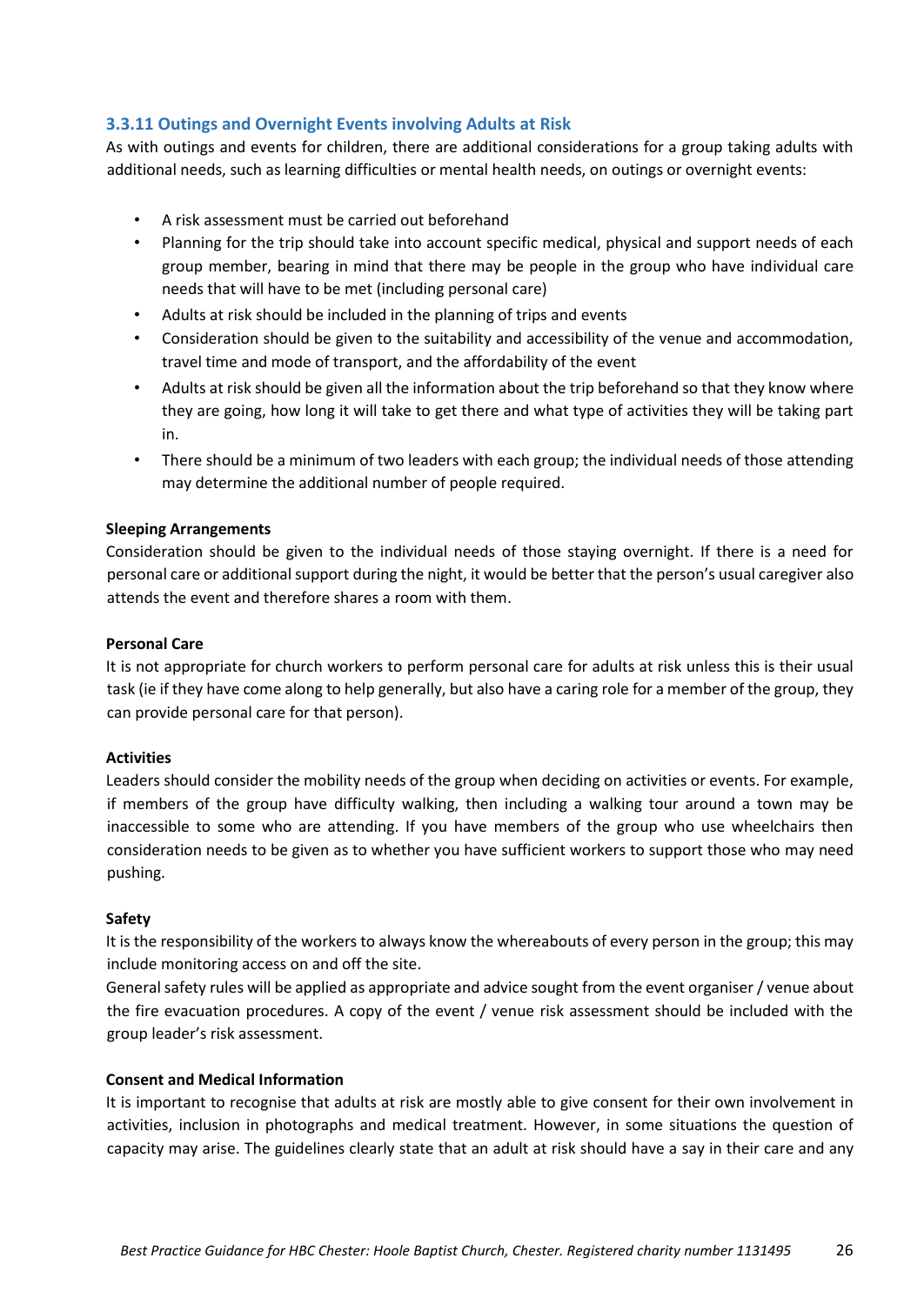arrangements made for them, however, there may be occasions when you need to involve others in decision making. In these situations, seek advice from the DPS with regard to who should be involved.

A medical consent form should be completed by each member of the group and held by the leader. This will include any health concerns, emergency contact information and contact details for their GP. This will allow emergency medical personnel to have access to information should the need arise.

# **Holding and Dispensing of Medication**

Church workers should never agree to hold or dispense medication for those on an event. If someone is unable to manage their own medication then consideration should be given as to whether their usual carer could attend with them or whether they will not be able to attend the event.

# <span id="page-26-0"></span>**3.3.12 Hiring of Church Premises**

The responsible adult for an activity held at Hoole Baptist Church should be clear on the expectations of using the building and the health and safety policy. A helpful document to read is *[Guidance Leaflet PC10:](https://www.baptist.org.uk/Publisher/File.aspx?ID=111357&view=browser) [Hiring](https://www.baptist.org.uk/Publisher/File.aspx?ID=111357&view=browser)  [of Church Premises](https://www.baptist.org.uk/Publisher/File.aspx?ID=111357&view=browser)*[.](https://www.baptist.org.uk/Publisher/File.aspx?ID=111357&view=browser)

# <span id="page-26-1"></span>**3.4 SAFER COMMUNITY**

# <span id="page-26-2"></span>**3.4.1 Bullying**

Bullying is another form of abuse, and it can be verbal or physical. Bullying doesn't just happen to children, often adults can be victims too. There is no legal definition of bullying, but it is usually defined as a repeated pattern of behaviour intended to cause emotional or physical harm to another person, or exert power over them. The effect of bullying on the victim can be profound, both emotionally and physically, regardless of their age, ability or status.

It is important to recognise that bullying happens within churches, and it is not isolated to the children and young people. Anyone in the church can be a victim of bullying, just as anyone in the church can be the bully, including those in leadership.

Some examples of bullying that could arise in the church context are:

- Being verbally or physically abusive towards another person
- Isolating or deliberately ignoring someone, or excluding them from group activities
- Spreading rumours and malicious untruths about another person in the church
- Use of email, phone or social media to publicly challenge or undermine someone
- Name calling and personal insults
- Making false accusations
- Sending abusive messages or degrading images via phone, email or social media

Bullying will always cause a great deal of pain and harm for those on the receiving end. Many people affected by bullying, both children and adults, believe they have nowhere to turn. They are scared to speak out and often blame themselves. They can become fearful and reclusive. It is important that churches are able to recognise when bullying is occurring and are prepared to take action to resolve the situation.

Some signs that can indicate a person is being bullied are as follows:

• Withdrawal from group or church activities; appearing anxious, tearful or more reticent than usual, particularly in a certain context; development of mental health difficulties, such as depression or anxiety disorders; drop in performance relating to any church roles; physical injuries.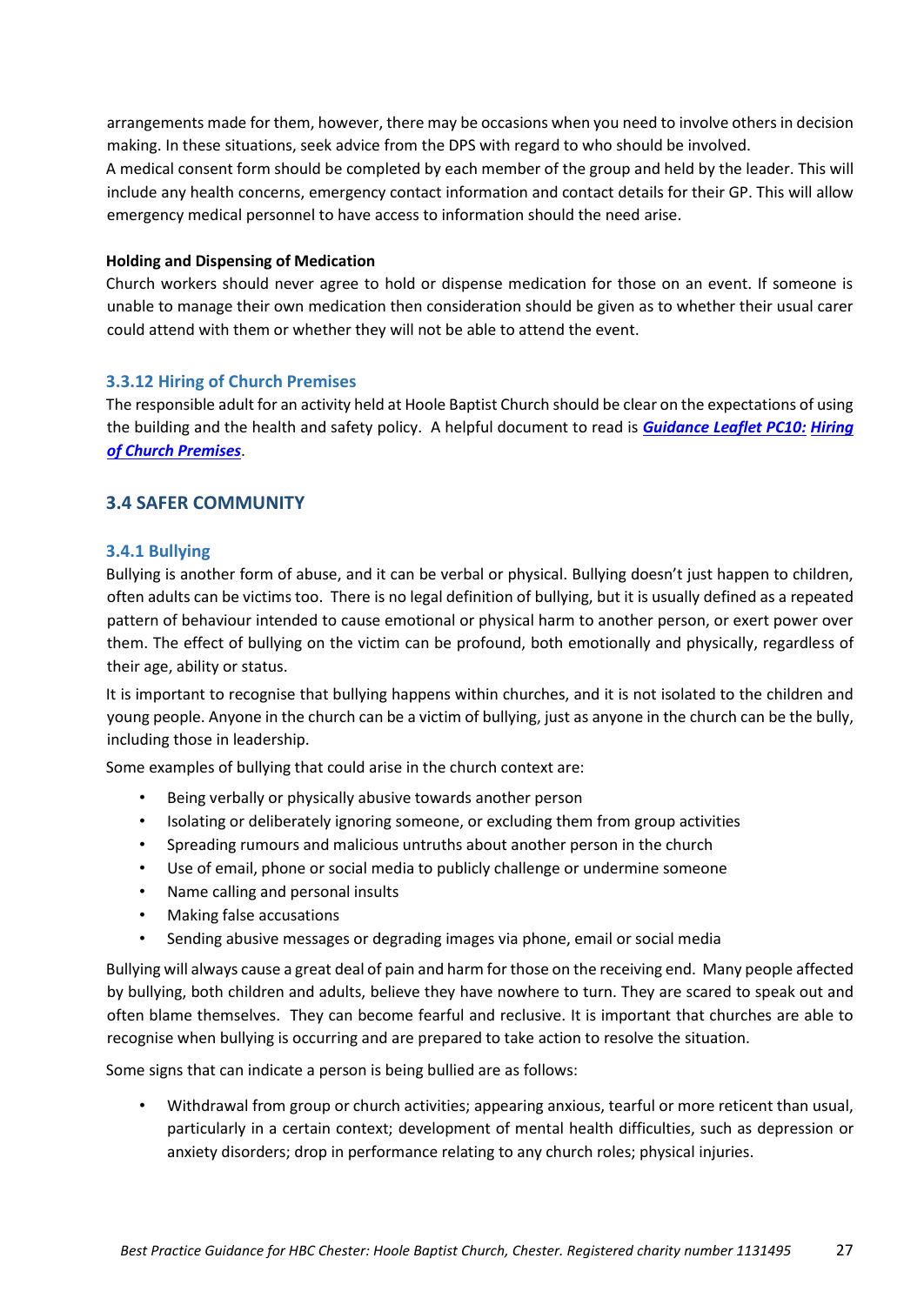In order to help prevent bullying, the following procedures will be adopted within the church:

- The children and young people will be involved in agreeing a code of behaviour for their groups, which makes it clear that bullying is unacceptable. This should then be displayed somewhere visible to the whole church.
- The church will actively encourage the importance of valuing and respecting each other even in disagreements and this will be practically embedded into the leadership approach to others.
- Everyone in the church, whether children or adults, should know how they can report any incidents of bullying.
- All allegations of bullying will be treated seriously and details will be carefully checked before action is taken.
- The bullying behaviour will be investigated and bullying will be stopped as quickly as possible.
- An attempt will be made to help bullies change their behaviour.
- All allegations and incidents of bullying will be recorded, together with the actions that are taken.
- Where an allegation of bullying is made against a church or group leader, advice will be sought from the local Baptist Association Safeguarding Contact as this should be addressed.
- Incidents of bullying may be reported to the statutory authorities in line with the church safeguarding procedures.

It is important to distinguish bullying from other behaviour, such as respectfully challenging or disagreeing with someone else's beliefs or behaviours, setting reasonable expectations with regard to work deadlines and activities or taking legitimate disciplinary action.

# <span id="page-27-0"></span>**3.4.2 Working with Alleged or Known Offenders**

When someone attending the church is known to have abused children or adults at risk, or a serious allegation has been made, the church safeguarding team will supervise the individual concerned and offer pastoral care, but in its commitment to protect vulnerable groups, will set boundaries for that person which they shall be expected to keep. These will be set out in what is known as a Safeguarding Contract.

When it is known that a person who has been convicted of abusing children, young people or adults is attending our church, it is important that their behaviour within the church community is properly managed and that a contract is put in place. There are also times when it will be appropriate to take such measures with a person who has faced allegations of abuse, but hasn't been convicted.

In determining the details of the contract:

- The DPS will inform and take advice from the local Baptist Association Safeguarding Contact.
- There will be a discussion about who should be informed about the nature of the offence and the details of the contract.
- The rights of the offender to re-build their life without people knowing the details of their past offence should be balanced against the need to protect children, young people and adults at risk.
- The members of the church Safeguarding Team will always be informed.
- The DPS should determine whether the person is subject to supervision or is on the Sex Offenders' Register. If so, the DPS should make contact with the offender's specialist probation officer (SPO) who will inform the church of any relevant information or restrictions that they should be aware of.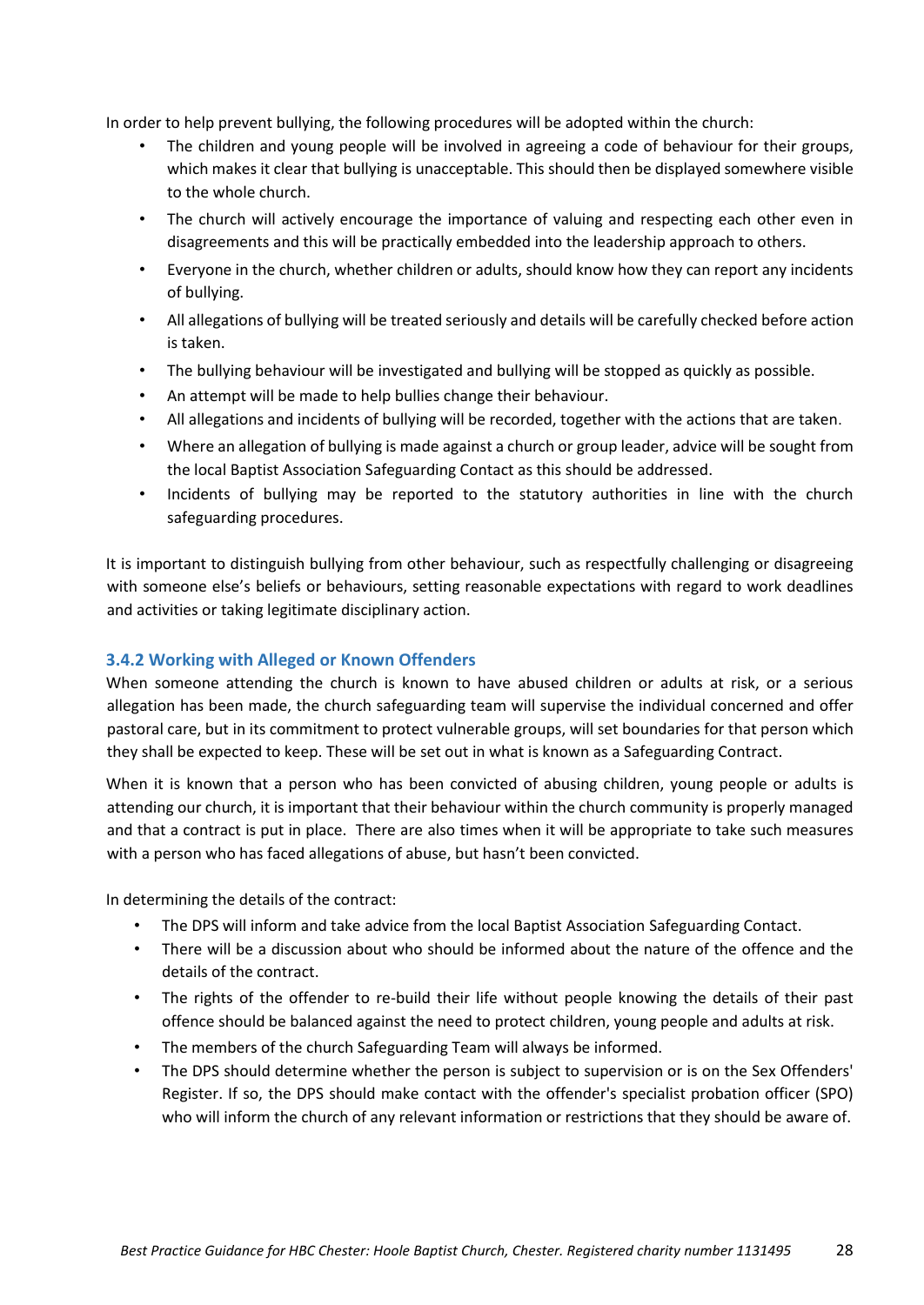An open discussion will be held with the person concerned in which clear boundaries are established for their involvement in the life of the church. A written contract will be drawn up which identifies appropriate behaviour. The person will be required to sign the contract and it will be monitored and enforced. If the contract is broken certain sanctions will be discussed and considered with the local Baptist Association Safeguarding Contact.

#### **3.4.3 Alleged or known offenders who are themselves adults at risk**

A formal contract may be quite a daunting process for someone with learning difficulties or a young person, yet having safeguards in place is still necessary. Therefore, an alternative may be to arrange a meeting with the individual in question where they can be taken though the main elements of a formal contract in a way that is non-threatening and easy to understand. Notes would be taken and the individual would need to verbally agree to the requirements laid out in the meeting.

Rather than signing a formal 'contract', the individual would instead sign to say that they agree with the minutes or meeting notes, and that they will stick to what has been agreed during the meeting. This will result in the same outcome as a contract, but is a more informal and appropriate approach for an adult at risk. The agreed requirements will need to be reviewed regularly to make sure that the individual is complying, exactly as a formal contract would be.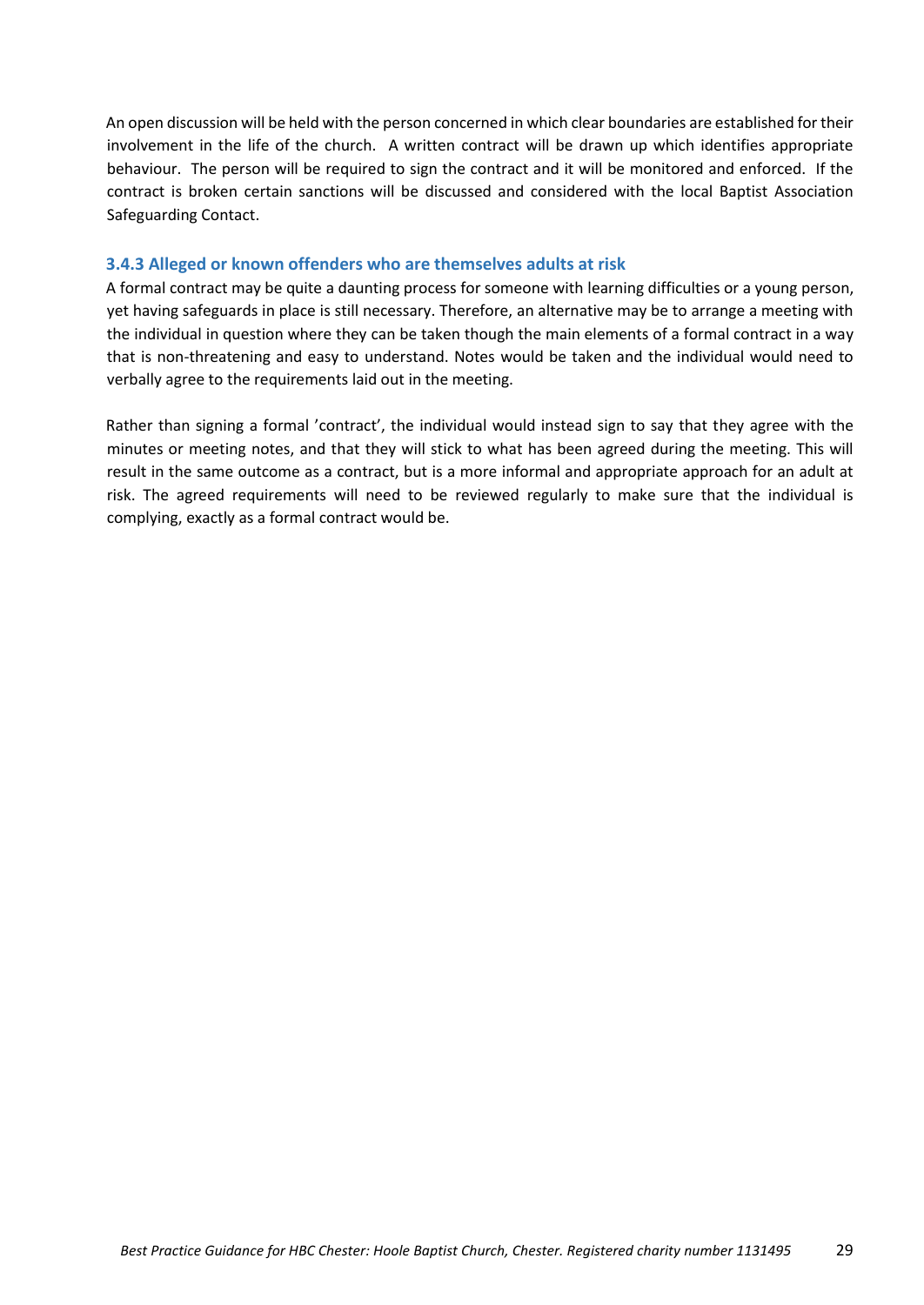# <span id="page-29-0"></span>**SECTION 4 - USEFUL CONTACTS**

| <b>Local Authority Designated Officer (LADO)</b><br>Catherine Appleton 0151<br>337 4570<br>safeguardinglado@cheshirewestandchester.gcsx.gov.uk                       |
|----------------------------------------------------------------------------------------------------------------------------------------------------------------------|
| <b>Police</b><br>Contact 101, or 999 in an emergency<br>Cheshire Police: 0845 458 0000 / 01244 350000 (999 in an emergency)                                          |
| <b>Adult Social Services</b>                                                                                                                                         |
| E: accesswest@cheshirewestandchester.gov.uk<br>8.45am-5pm Tel: 0300 123 7034<br>Out of hours Tel: 01244 977277<br>E: emergencydutyteam@cheshirewestandchester.gov.uk |
| <b>Children's Social Services</b><br>8.45am - 5.00pm<br>0300 123 7047<br>Out of hours<br>01244 977277                                                                |
| <b>North-western Baptist Association Safeguarding</b><br>Lead: Tim Presswood, tim@nwba.org.uk<br>01942 221595                                                        |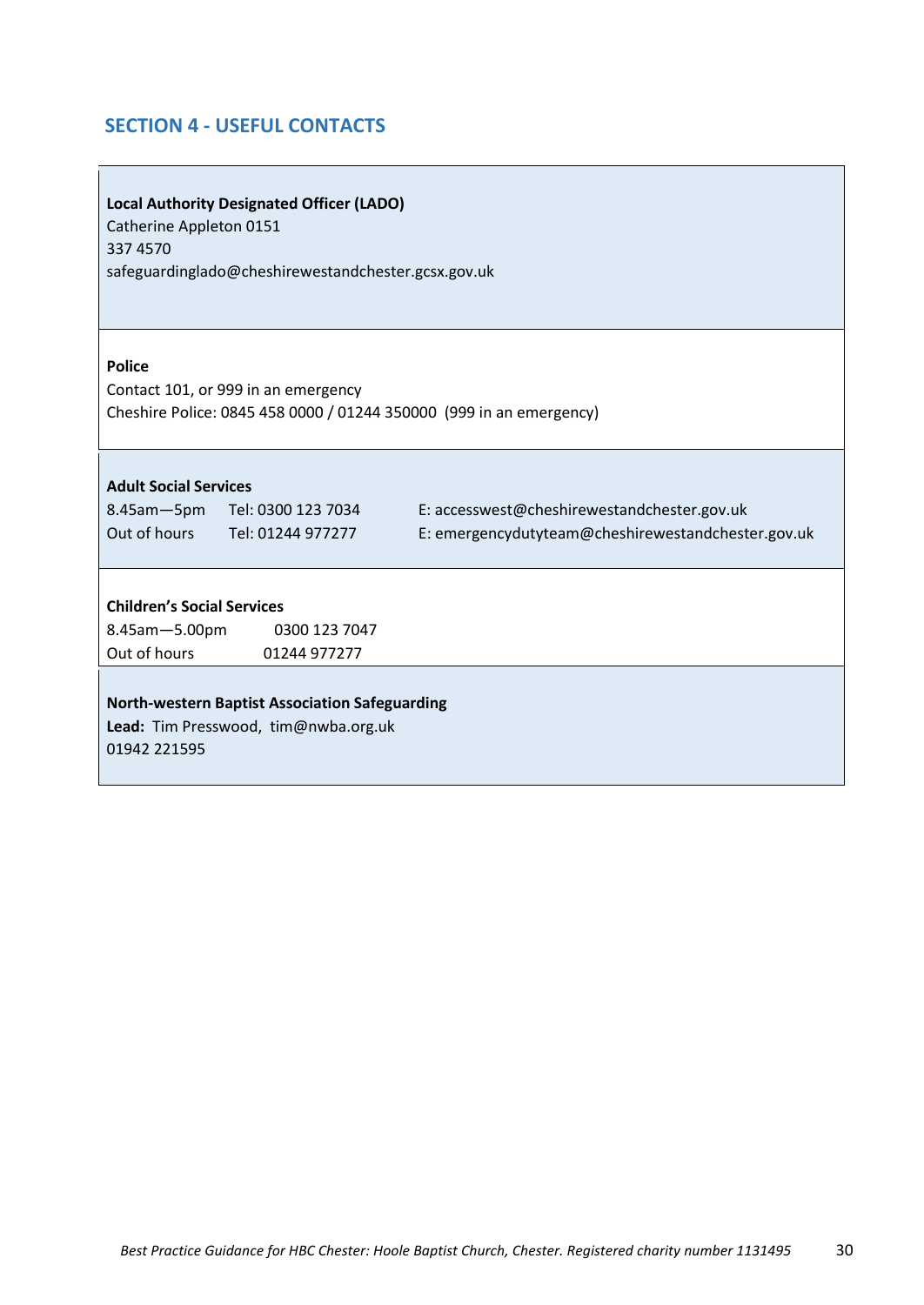# <span id="page-30-0"></span>**APPENDIX 1 - DEFINITIONS OF ABUSE**

# **Understanding, Recognising and Responding to Abuse**

Abuse and neglect are forms of maltreatment of a child or adult at risk. Somebody may abuse or neglect a child or adult by inflicting harm, or by failing to act to prevent harm. Children and adults at risk may be abused in a family, or in an institutional or community setting; by those known to them or, more rarely, by a stranger. They may be abused by an adult or adults or a child or children. There are many different ways in which people suffer abuse. The list below is, sadly, not exhaustive.

| <b>Type of abuse</b> | <b>Child</b>                                                                                                                                                                                                                                                                                                                                                                            | <b>Adult at risk</b>                                                                                                                                                                                                                                          |
|----------------------|-----------------------------------------------------------------------------------------------------------------------------------------------------------------------------------------------------------------------------------------------------------------------------------------------------------------------------------------------------------------------------------------|---------------------------------------------------------------------------------------------------------------------------------------------------------------------------------------------------------------------------------------------------------------|
| <b>Physical</b>      | Actual or likely physical injury to a child, or<br>failure to prevent physical injury to a child.                                                                                                                                                                                                                                                                                       | To inflict pain, physical injury or suffering<br>to an adult at risk.                                                                                                                                                                                         |
| <b>Emotional</b>     | The persistent, emotional, ill treatment of a<br>child that affects their emotional and<br>behavioural development. It may involve<br>conveying to the child that they are<br>worthless and unloved, inadequate, or that<br>they are given responsibilities beyond their<br>years.                                                                                                      | The use of threats, fear or power gained<br>by another adult's position, to invalidate<br>the person's independent wishes. Such<br>behaviour can create very real emotional<br>and psychological distress. All forms of<br>abuse have an emotional component. |
| <b>Sexual</b>        | Involves forcing or enticing a child to take<br>part in sexual activities, whether or not the<br>child is aware of what is happening. This<br>includes non-contact activities, such as<br>involving children in looking at, or in the<br>production of, pornographic material or<br>watching sexual activities, or encouraging<br>children to behave in sexually inappropriate<br>ways. | Any non-consenting sexual act or<br>behaviour. No one should enter into a<br>sexual relationship with someone for<br>whom they have pastoral responsibility<br>or hold a position of trust.                                                                   |
| <b>Neglect</b>       | Where adults fail to care for children and<br>protect them from danger, seriously<br>impairing health and development.                                                                                                                                                                                                                                                                  | A person's wellbeing is impaired, and<br>their care needs are not met. Neglect can<br>be deliberate or can occur as a result of<br>not understanding what<br>someone's<br>needs are.                                                                          |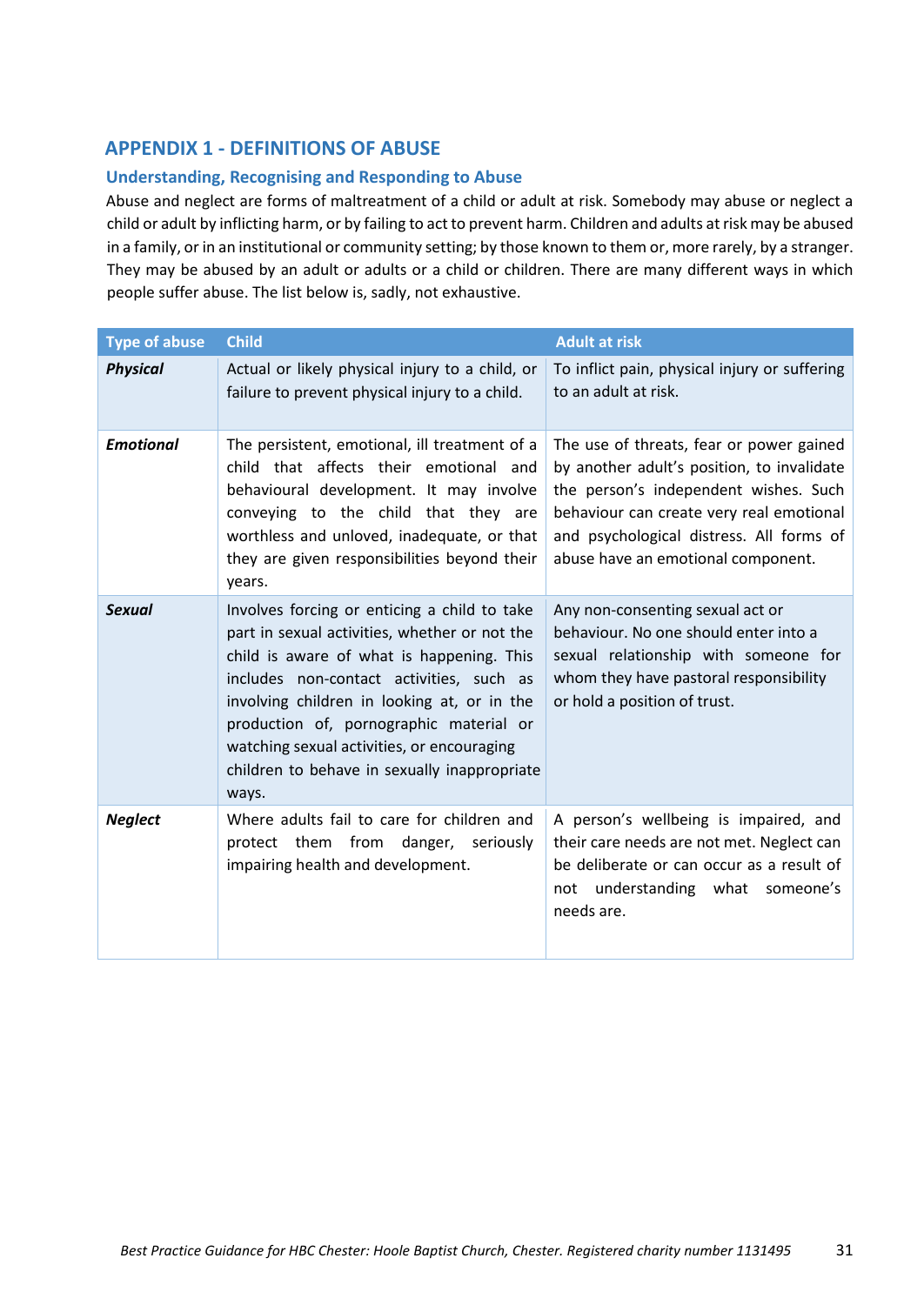| <b>Type of Abuse</b>               | <b>Additional Definitions</b>                                                                                                                                                                                                                                                                                                                                                                                                                                                                                      |
|------------------------------------|--------------------------------------------------------------------------------------------------------------------------------------------------------------------------------------------------------------------------------------------------------------------------------------------------------------------------------------------------------------------------------------------------------------------------------------------------------------------------------------------------------------------|
| <b>Financial</b>                   | The inappropriate use, misappropriation, embezzlement or theft of money, property or<br>possessions.                                                                                                                                                                                                                                                                                                                                                                                                               |
| <b>Spiritual</b>                   | spiritual context; the abuse of trust by someone in a position of spiritual authority (e.g.<br>minister). The person experiences spiritual abuse as a deeply emotional personal attack.                                                                                                                                                                                                                                                                                                                            |
| <b>Discrimination</b>              | The inappropriate treatment of a person because of their age, gender, race, religion,<br>cultural background, sexuality or disability.                                                                                                                                                                                                                                                                                                                                                                             |
| <b>Institutional</b>               | The mistreatment or abuse of a person by a regime or individuals within an institution. It<br>can occur through repeated acts of poor or inadequate care and neglect, or poor<br>professional practice or ill-treatment. The church as an institution is not exempt from<br>perpetrating institutional abuse.                                                                                                                                                                                                      |
| <b>Domestic</b><br><b>Abuse</b>    | Domestic abuse is any threatening behaviour, violence or abuse between adults who are<br>or have been in a relationship, or between family members. It can affect anybody<br>regardless of their age, gender, sexuality or social status. Domestic abuse can be physical,<br>sexual or psychological, and whatever form it takes, it is rarely a one-off incident. Usually<br>there is a pattern of abusive and controlling behaviour where an abuser seeks to exert<br>power over their family member or partner. |
| <b>Cyber Abuse</b>                 | The use of information technology (email, mobile phones, websites, social media, instant<br>messaging, chatrooms, etc.) to repeatedly harm or harass other people in a deliberate<br>manner.                                                                                                                                                                                                                                                                                                                       |
| Self-harm                          | Self-Harm is the intentional damage or injury to a person's own body. It is used as a way of<br>coping with or expressing overwhelming emotional distress. An individual may also be<br>neglecting themselves, which can result in harm to themselves.                                                                                                                                                                                                                                                             |
| <b>Mate crime</b>                  | 'Mate crime' is when people (particularly those with learning disabilities) are befriended<br>by members of the community, who go on to exploit and take advantage of them.                                                                                                                                                                                                                                                                                                                                        |
| <b>Modern</b><br><b>Slavery</b>    | Modern slavery is the practice of treating people as property; it includes bonded labour,<br>child labour, sex slavery and trafficking. It is illegal in every country of the world.                                                                                                                                                                                                                                                                                                                               |
| <b>Human</b><br><b>Trafficking</b> | Human trafficking is when people are bought and sold for financial gain and/or abuse.<br>Men, women and children can be trafficked, both within their own countries and over<br>international borders. The traffickers will trick, coerce, lure or force these vulnerable<br>individuals into sexual exploitation, forced labour, street crime, domestic servitude or<br>even the sale of organs and human sacrifice.                                                                                              |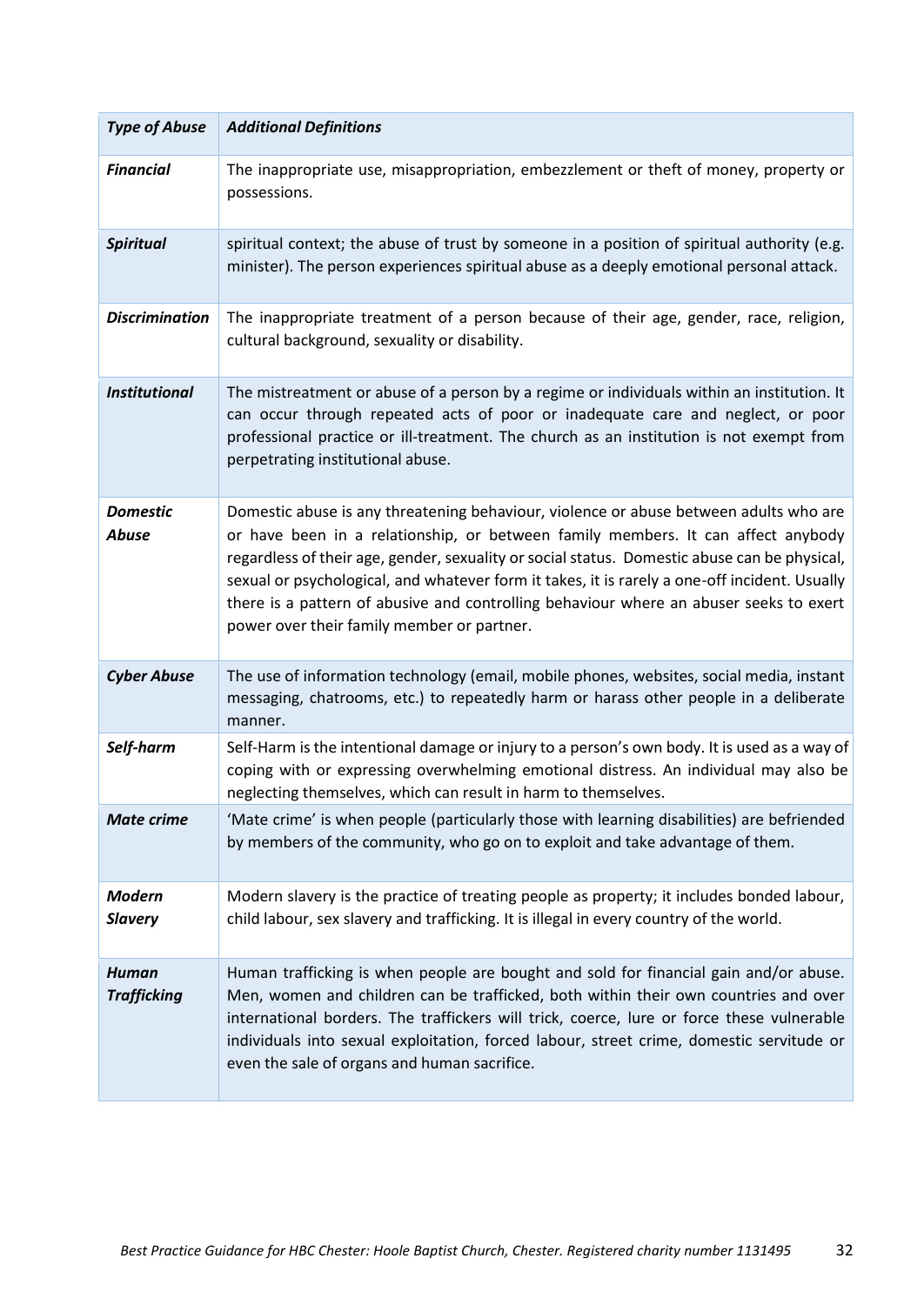| Honour/Forced<br><b>Marriage</b>                     | An honour marriage/forced marriage is when one or both of the spouses do not, or<br>cannot, consent to the marriage. There may be physical, psychological, financial,<br>sexual and emotional pressure exerted in order to make the marriage go ahead. The<br>motivation may include the desire to control unwanted behaviour or sexuality.                                                                                                                                                             |
|------------------------------------------------------|---------------------------------------------------------------------------------------------------------------------------------------------------------------------------------------------------------------------------------------------------------------------------------------------------------------------------------------------------------------------------------------------------------------------------------------------------------------------------------------------------------|
| <b>Female</b><br><b>Genital</b><br><b>Mutilation</b> | Female genital mutilation (FGM) comprises all procedures involving<br>partial or total removal of the female external genitalia or other injury to the female<br>genital organs for non-medical reasons as defined by the World Health Organisation<br>(WHO). FGM is a cultural practice common around the world and is largely performed<br>on girls aged between 10 and 18.<br>Performing acts of FGM is illegal in the UK as is arranging for a child to travel abroad for<br>FGM to be carried out. |
| <b>Historic Abuse</b>                                | Historic abuse is the term used to describe disclosures of abuse that were perpetrated<br>in the past. Many people who have experienced abuse don't tell anyone what happened<br>until years later, with around one third of people abused in childhood waiting until<br>adulthood before they share their experience.                                                                                                                                                                                  |

Whilst it is not possible to be prescriptive about the signs and symptoms of abuse and neglect, the following list sets out some of the indicators which might be suggestive of abuse:

- unexplained injuries on areas of the body not usually prone to such injuries
- an injury that has not been treated/received medical attention
- an injury for which the explanation seems inconsistent
- a child or adult at risk discloses behaviour that is harmful to them
- unexplained changes in behaviour or mood (e.g. becoming very quiet, withdrawn or displaying sudden bursts of temper)
- inappropriate sexual awareness in children
- signs of neglect, such as under-nourished, untreated illnesses, inadequate care.

# **It should be recognised that this list is not exhaustive and the presence of one or more indicators is not in itself proof that abuse is actually taking place.**

**It is also important to remember that there might be other reasons why most of the above are occurring**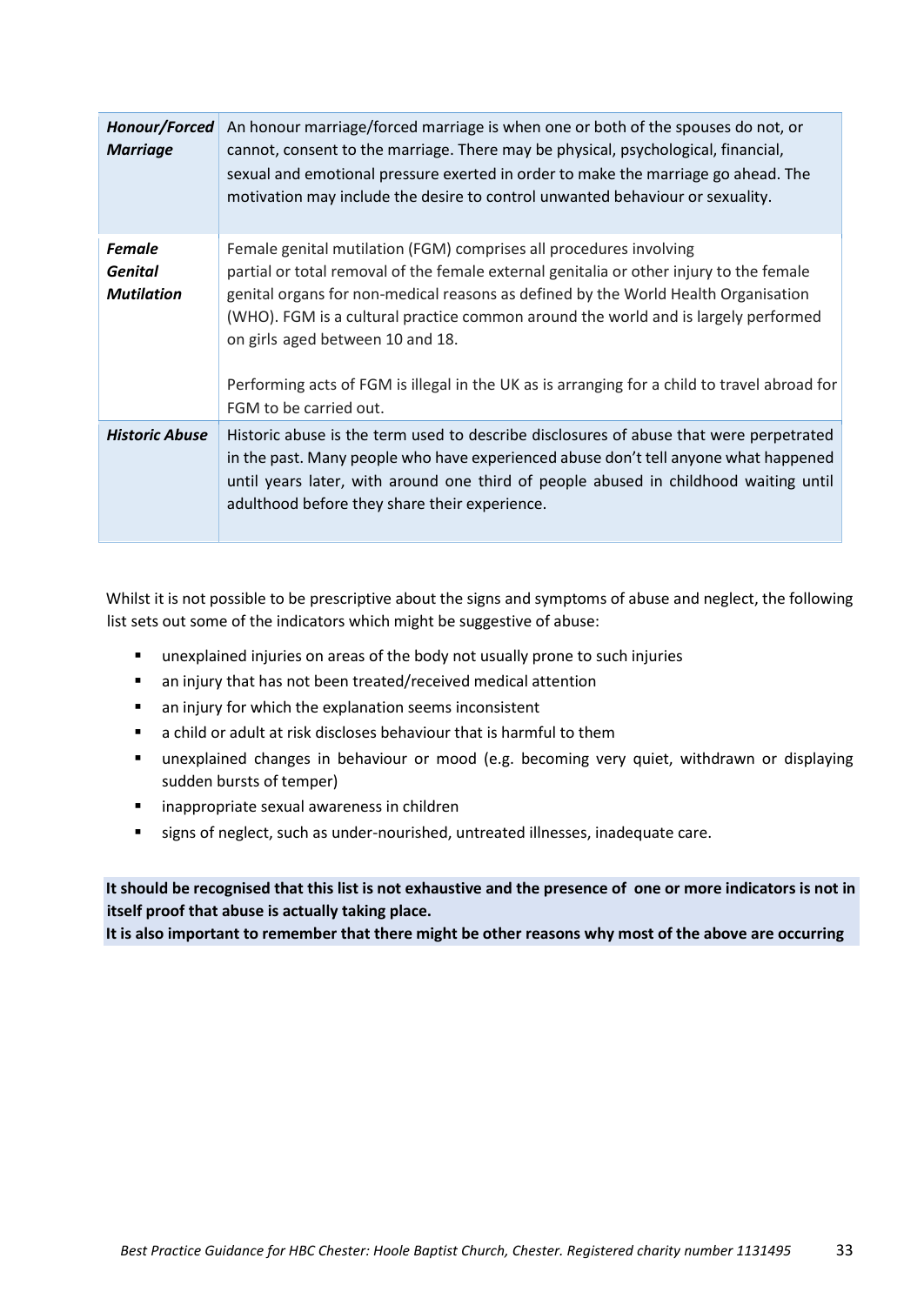# <span id="page-33-0"></span>**APPENDIX 2 – DETAILED GUIDANCE ON REPORTING REQUIREMENTS**

# **STAGE 1 – THE WORKER**

The duty of the person who receives information or who has a concern about the welfare of a child, young person or adult at risk is to RECOGNISE the concerns, make a RECORD in writing and RESPOND by passing on their concerns to the DPS. If he/she is not contactable, or they are implicated in the situation, another member of the church Safeguarding Team should be contacted instead.

Concerns should be passed on to the DPS within 24 hours of the concern being raised. If anyone is considered to be in imminent danger of harm, a report should be made immediately to the police by calling 999. If such a report is made without reference to the DPS, they should be informed as soon as possible afterwards.

A written record using the standard incident report form should be made as soon as possible after a child or adult at risk tells you about harmful behaviour, or an incident takes place that gives cause for concern.

#### **The record should:**

- be hand-written as soon as possible after the event  $\Box$
- $\Box$  be legible and state the facts accurately (when hand-written notes are typed up later the original handwritten notes should be retained)
- $\Box$  include the child or adult at risk's name, address, date of birth (or age if the date of birth is not known)
- $\Box$  include the nature of the concerns/allegation/disclosure
- $\Box$  include a description of any bruising or other injuries that you may have noticed
- $\Box$  include an exact record of what the child or adult at risk has said, using their own words where possible
- $\Box$  include what was said by the person to whom the concerns were reported
- $\Box$  include any action taken as a result of the concerns
- D be signed and dated
- $\Box$  be kept secure and confidential and made available only to the church Safeguarding Team (including the church minister), representatives of any statutory authorities involved and the local Baptist association.

If concerns arise in the context of children's or adult at risk work, the worker who has the concern may in the first instance wish to talk it through with their group leader, where appropriate. However, such conversations should not delay concerns being passed on to the DPS. It should be clear that the duty remains with the worker to record and pass on their concerns to the DPS.

If an issue concerns an adult at risk who does not give permission to pass on the information to anyone else, the worker should explain that they will need to speak with the DPS, who will have greater expertise in dealing with the issue at hand.

If a concern is brought to the attention of a group leader by one of the workers, the leader should remind the worker of their duty to record and report, and will also themselves have a duty to pass on the concern to the DPS.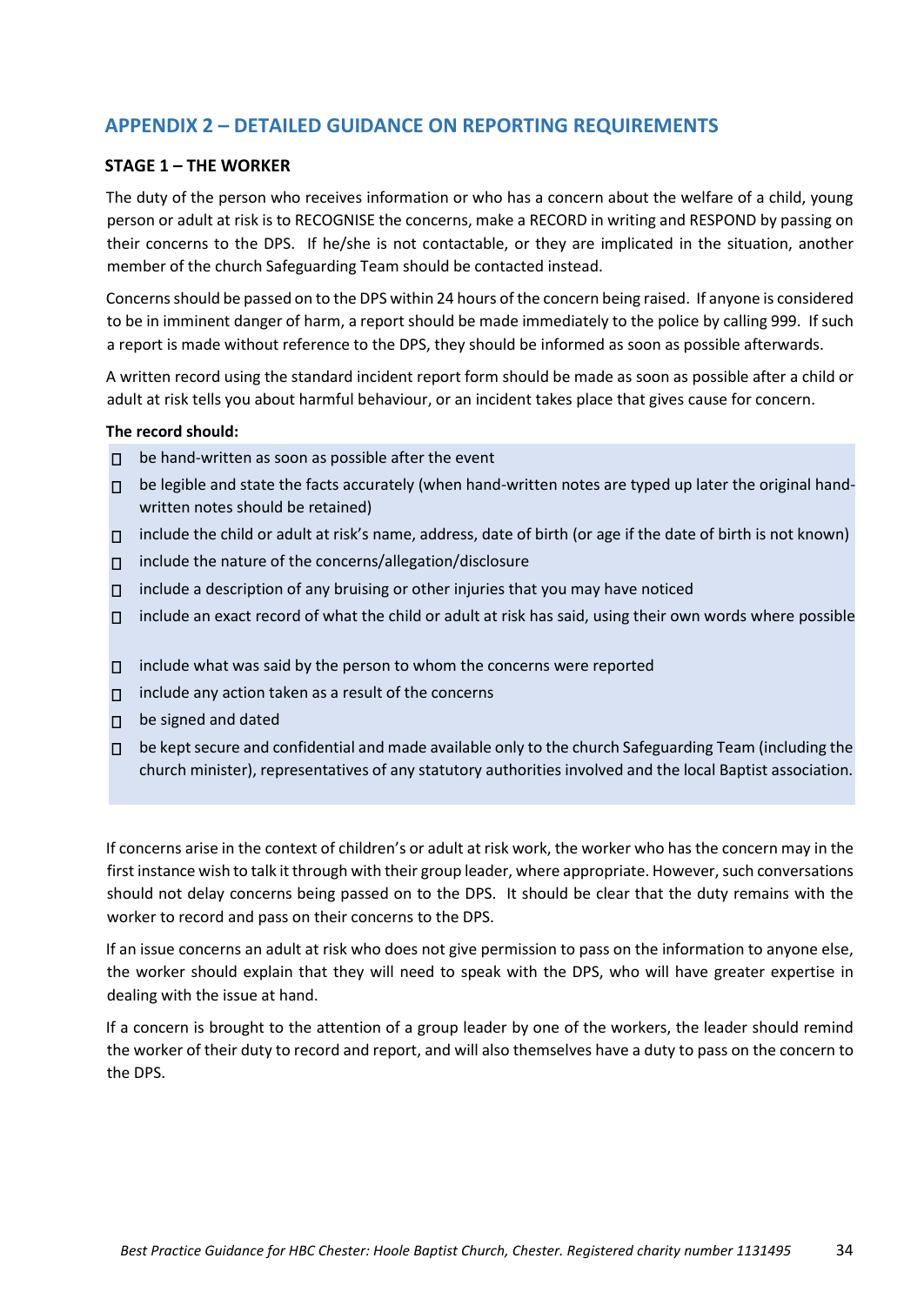# **STAGE 2 – THE DESIGNATED PERSON FOR SAFEGUARDING (DPS)**

The duty of the DPS on receiving a report is to REVIEW the concern that they have received and REPORT the concern on to the appropriate people, where necessary.

# **The duty to REVIEW**

In reviewing the report that is received, the DPS:

- should take into account their level of experience and expertise in assessing risk to children or adults at risk.
- must take into account any other reports that have been received concerning the same individual or family.
- may speak with others in the church where appropriate (including the Minister and church Safeguarding Team, unless allegations involve them) who may have relevant information and knowledge that would impact on any decision being made. Such conversations should not lead to undue delay in taking any necessary action.
- may consult with other agencies to seek guidance and advice in knowing how to respond appropriately to the concerns that have been raised.

# **The duty to REPORT**

The DPS will decide who the report should be referred on to, working in conjunction with the church Safeguarding Team where appropriate. They may:

- refer back to the worker who made the initial report if there is little evidence that a child or adult at risk is being harmed, asking for appropriate continued observation.
- refer the concern to others who work with the child or adult at risk in question, asking for continued observation where appropriate.
- Inform parents / carers under certain circumstances, where doing so would not present any further risk of harm.
- Make a formal referral to the police or local Social Services team. With adults at risk, confidentiality means that someone's personal business is not discussed with others, except with their permission. This is not always possible when considering passing relevant information about abuse or concerns to the statutory authorities, however, it is possible to keep the information confidential to the relevant parties. This means not telling or hinting to others what has been disclosed, not even for prayer ministry purposes. For adults at risk, concerns will only be referred to the police or Social Services without consent where:
	- the person lacks the mental capacity to make such a choice
	- there is a risk of harm to others
	- in order to prevent a crime
	- If an allegation is made against someone who works with children<sup>\*</sup> the allegation should be reported to the Local Authority Designated Officer (LADO) or equivalent. The LADO is located within Children's Services and should be alerted to all cases in which it is alleged that a person who works with children has:
	- behaved in a way that has harmed, or may have harmed, a child
	- possibly committed a criminal offence against children, or related to a child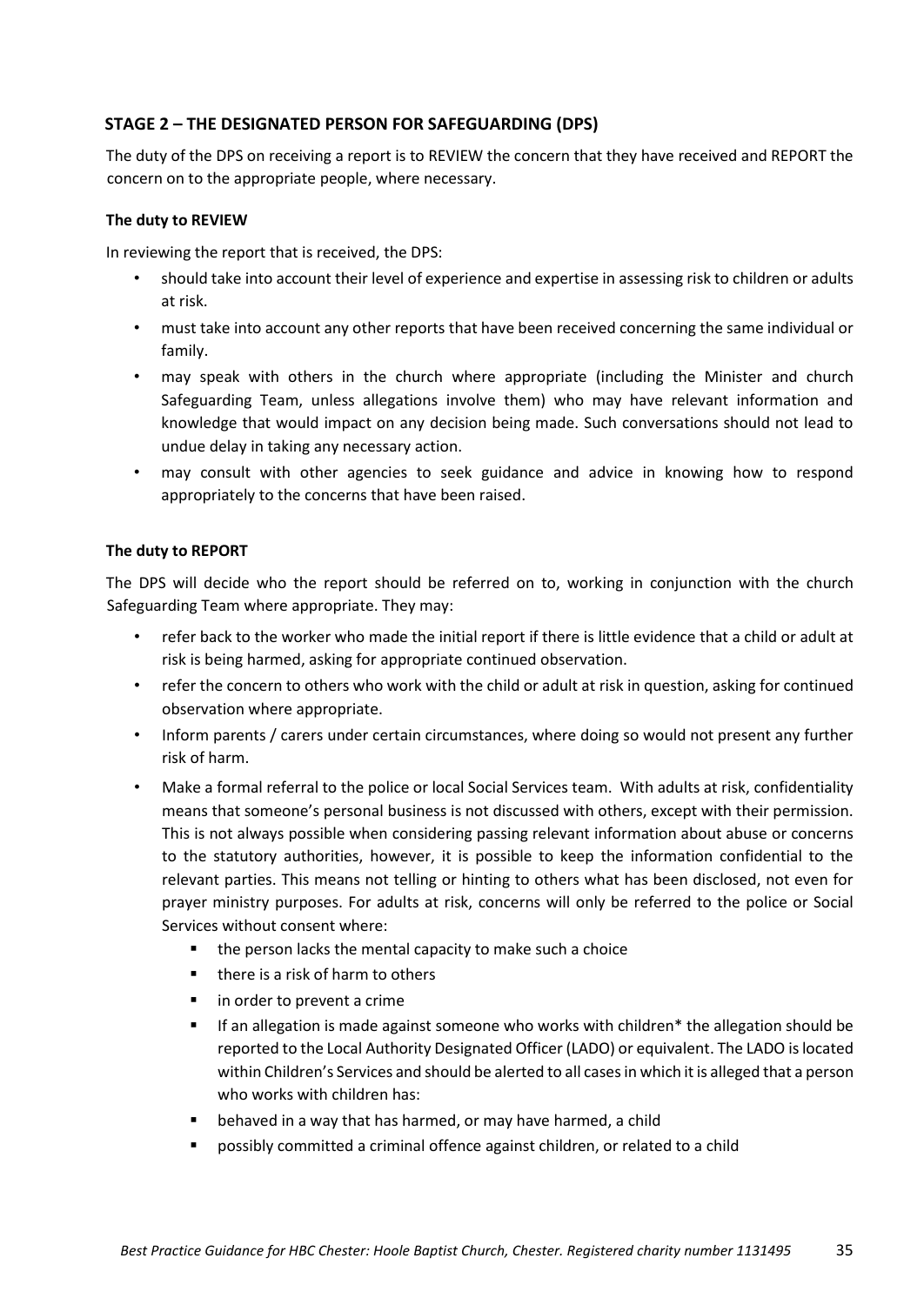- behaved towards a child or children in a way that indicates s/he is unsuitable to work with children.
- If an allegation is made against someone who works with adults at risk\*, it should be reported to the police or Adult Social Services.

*\*If a worker has an allegation made against them, they should step down from all church duties until the incident has been investigated by the statutory authorities. It may also be appropriate to put a Safeguarding Contract in place; this should be discussed with the local Baptist Association Safeguarding Contact.* 

- Whenever a formal referral is made to the police, Social Services or LADO, the DPS should report the referral to:
	- The Safeguarding Trustee
	- The Minister
	- The local Baptist Association Safeguarding Contact

A record should be kept of all safeguarding incidents and should be considered in the annual review of the church's safeguarding policy. All original reports should be retained safely and securely by the DPS and a written record should be made of the actions taken.

# **STAGE 3 – THE NEXT STEPS**

Responsibilities to **REPORT** and **SUPPORT** in stage 3 of the process are shared by the church Safeguarding Team and the Minister.

## **The duty to SUPPORT**

Once concerns, suspicions and disclosures of abuse have been addressed, the church continues to have a responsibility to offer support to all those who have been affected, including:

Victims; Alleged perpetrators; Children; Adults at risk; Other family members; Church workers; Church Safeguarding Team; Minister; Leadership Team.

## **The duty to REPORT**

If a church worker has been accused of causing harm to children, young people or adults at risk this would be classed as a serious incident that should be reported to the Charity Commission by those churches that are registered with the Charity Commission.

If a worker has been removed from their post or would have been removed from their post because of the risk of harm that they pose to children, young people or adults at risk, there is also a statutory duty to report the incident to the Disclosure and Barring Service (DBS).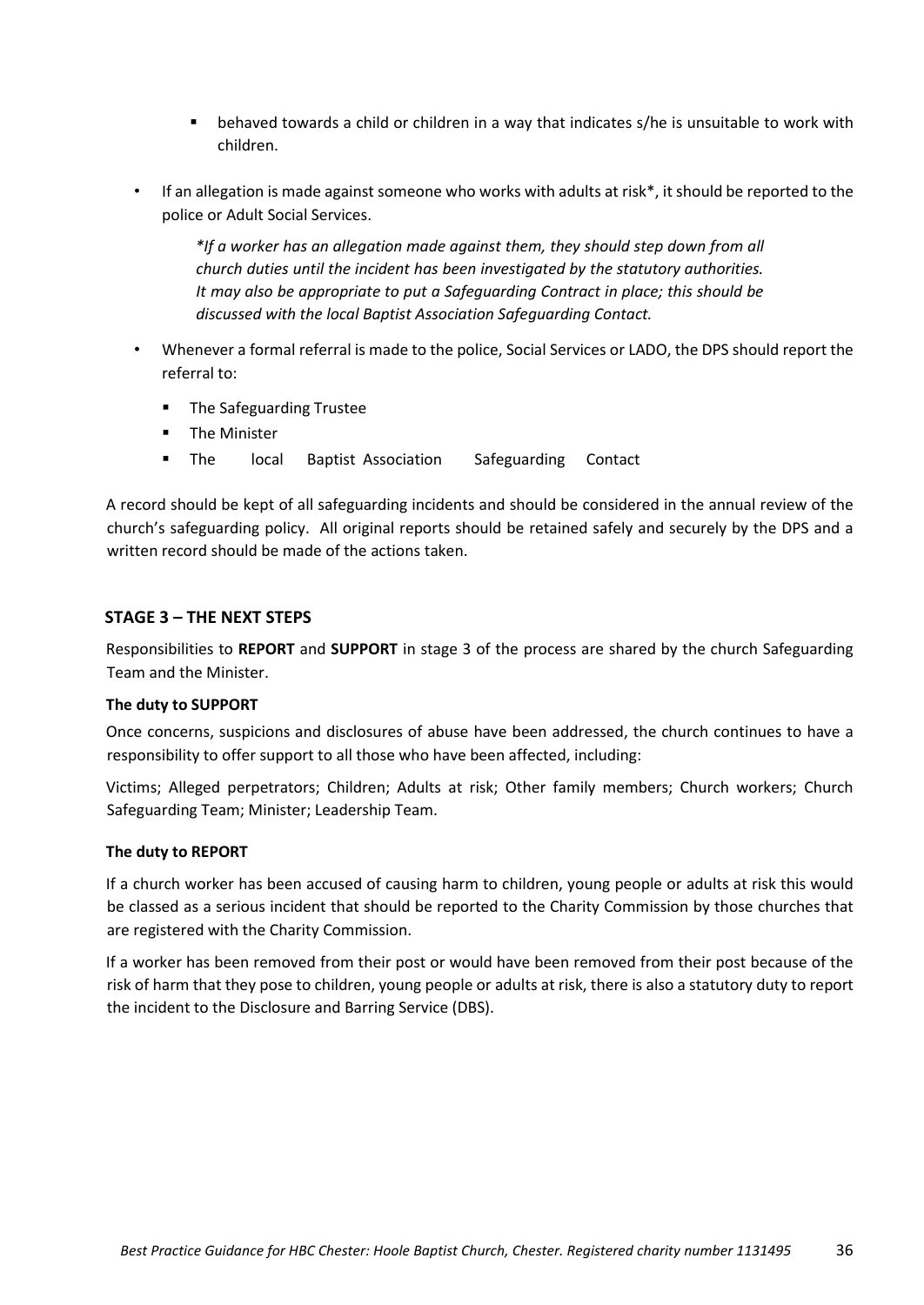# <span id="page-36-0"></span>**APPENDIX 3 – SAFEGUARDING INCIDENT FORM**

*This form should be completed by the Designated Person for Safeguarding*

| Name of church / organisation                                         | HBC Chester (Hoole Baptist Church Chester) |  |
|-----------------------------------------------------------------------|--------------------------------------------|--|
| details<br>church<br><b>Contact</b><br>οf<br>organisation             | 01244 312037                               |  |
| <b>Name of Designated Person for</b><br><b>Safeguarding (DPS)</b>     | Katie Knott                                |  |
| Contact details of Designated Person 07917 653198<br>for Safeguarding | kgknott@hotmail.com                        |  |
| Name of concerned person or to<br>whom disclosure was given           |                                            |  |
| Contact details of concerned person<br>or whom disclosure was given   |                                            |  |

# **INDIVIDUAL OF CONCERN - CONTACT DETAILS**

| Name                         |  |
|------------------------------|--|
| Date of birth                |  |
| Address                      |  |
|                              |  |
|                              |  |
|                              |  |
| Phone number / Email address |  |

## **THE INCIDENT**

What happened? (Nature of concern / disclosure made - use the person's own words if known)

When did it happen? (date, time)

Where did it happen? (specific location)

Who was allegedly involved and in what way? (includes witnesses)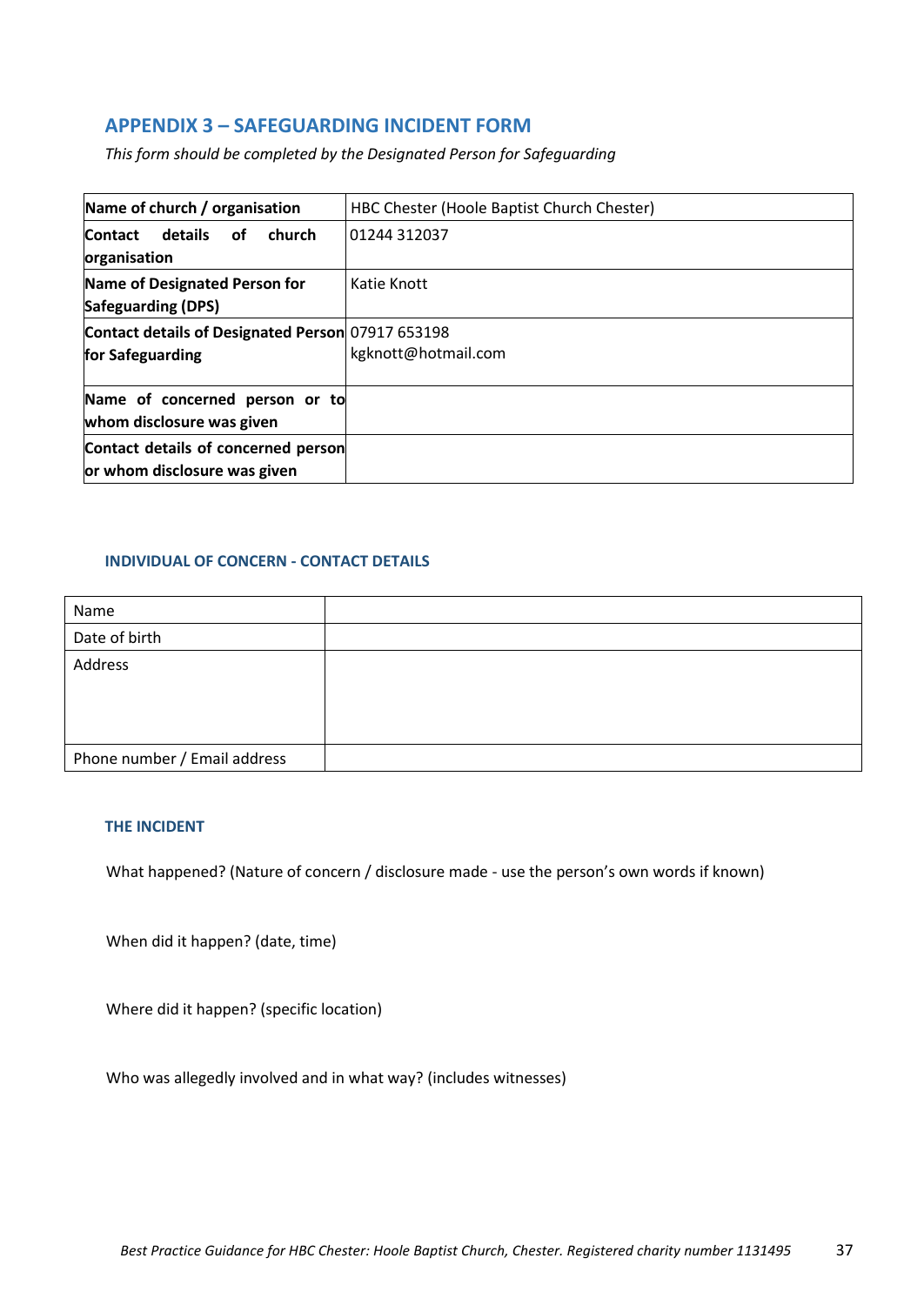#### **ANY ACTION THAT HAS BEEN TAKEN**

Have the carers or parents / guardians been informed?

If so, when and by whom?

# Have the statutory authorities been informed? If so, please complete the table:

 $Yes$  |  $No$ 

| 291 |  |
|-----|--|
|     |  |

| Example:                  |                     |  |  |  |
|---------------------------|---------------------|--|--|--|
| Authority                 | Police              |  |  |  |
| Name                      | Bobby               |  |  |  |
| Position                  | Child abuse officer |  |  |  |
| Email contact             | bobby@police.com    |  |  |  |
| Phone contact             | 077999              |  |  |  |
| Contacted by              | Minister            |  |  |  |
| Date & time of<br>contact | 1.30pm<br>1/4/15    |  |  |  |

Has the Local Association been informed? *(Please do so if the statutory authorities are involved)*  If so, when and by whom?

 $Yes$   $|No$ 

Any other action taken:

# **FUTURE ACTION TO BE TAKEN**

What action needs to be taken?

Who is responsible for this?

# **SIGNATURES**

| Signature of Designated | Signature of minister, or |                          |  |
|-------------------------|---------------------------|--------------------------|--|
| Safeguarding Person     |                           | Church Safeguarding Team |  |
|                         | member                    |                          |  |
| Date & time             | Date & time               |                          |  |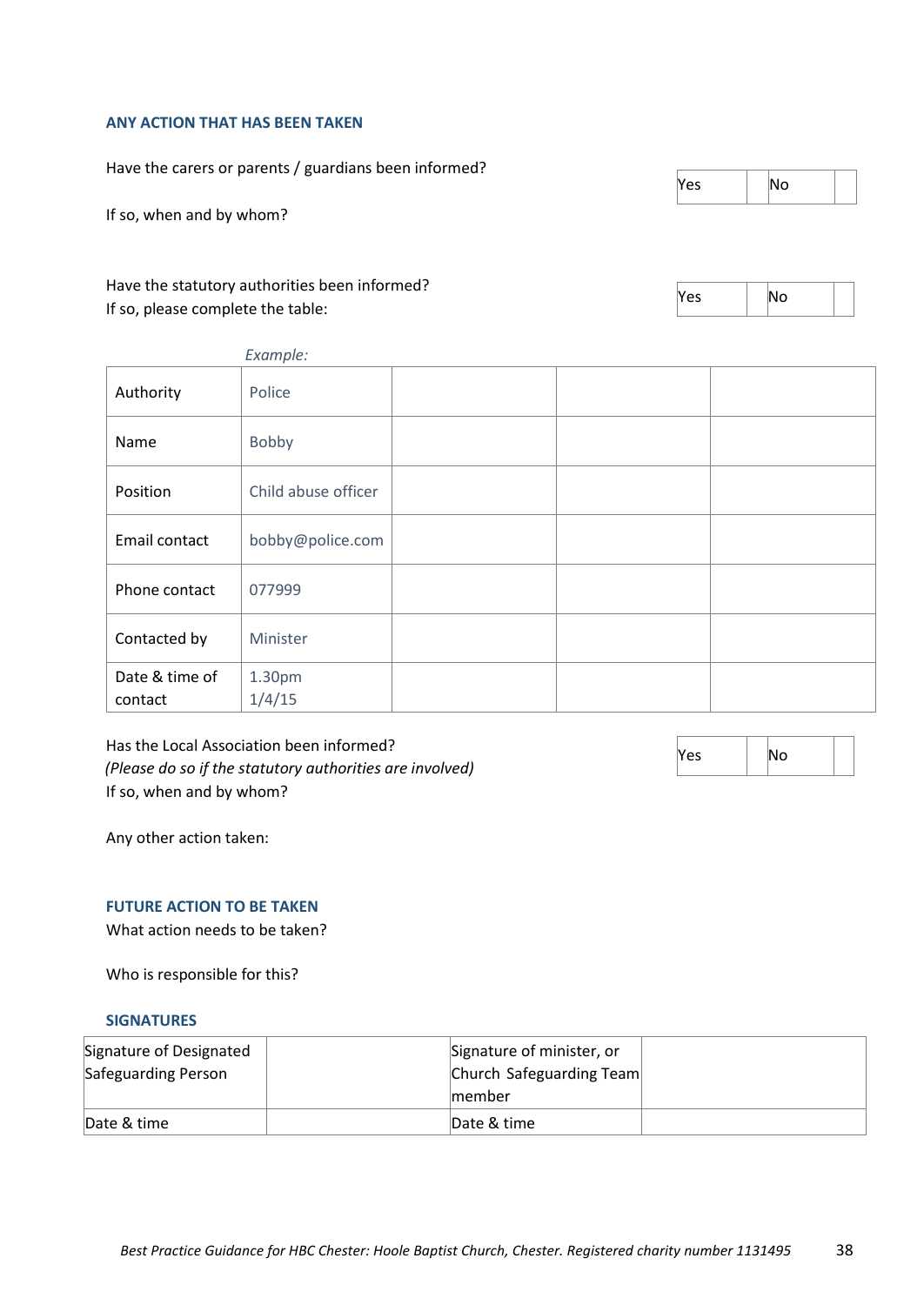#### **BODY MAP**

Name of Individual of Concern

Name of person completing this form

These diagrams are designed for the recording of any observable bodily injuries that may appear on the person. Where bruises, burns, cuts, or other injuries occur, shade and label them clearly on the diagram. **Remember it's not your job to investigate or to decide if an injury or mark is non-accidental. Listen, observe and pass it on.**

| Front     | <b>Back</b> |
|-----------|-------------|
| Signature |             |

Date and time  $\Box$